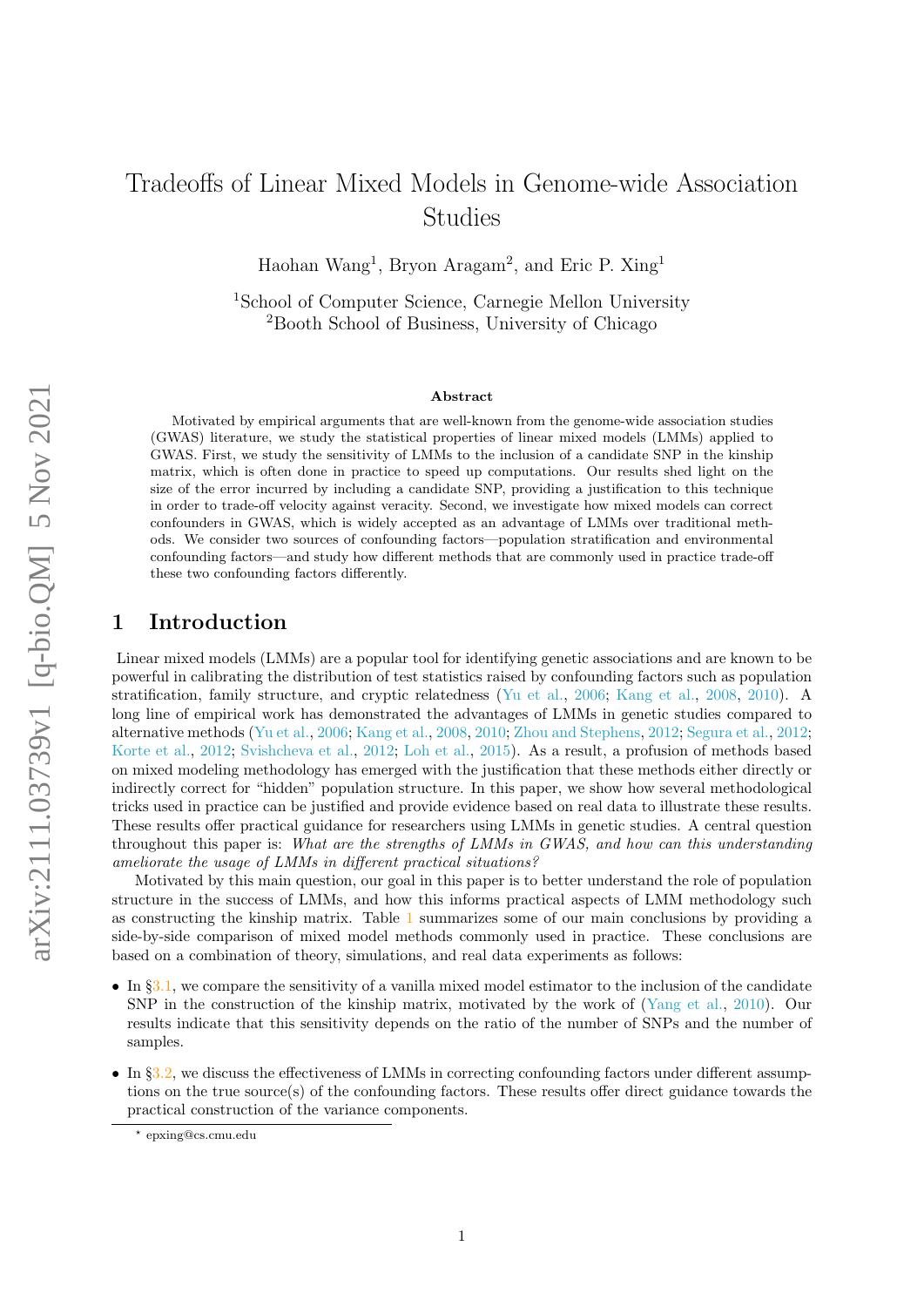<span id="page-1-0"></span>

|                                      |              |  | E |                  |
|--------------------------------------|--------------|--|---|------------------|
| Marginal Regression                  |              |  |   | $O(pn^2)$        |
| LMM-simple (Yang et al., 2014)       |              |  |   | $O(pn^2 + n^3)$  |
| LMM-full (Yang et al., $2014$ )      |              |  |   | $O(pn^3)$        |
| LMM-select (Listgarten et al., 2013) |              |  |   | $O(pn^2 + sn^2)$ |
| LMM-lowRank ( $Wang et al., 2017$ )  | $\checkmark$ |  |   | $O(pn^2 + n^3)$  |
| LMM-threshold (Tucker et al., 2015)  | $\checkmark$ |  |   | $O(pn^2 + n^3)$  |

Table 1: Comparison of LMM methods. Legends: M indicates whether the method is a multivariate method, I indicates whether the tested SNP is independent on the kinship matrix, P indicates whether the method can correct population stratification, E indicates whether the method can correct environmental confounding factors,  $C$  indicates the computational complexity (*n* denotes the number of samples,  $p$ denotes the number of SNPs, and s denotes the number of SNPs selected by LMM-select.). "?" denotes that whether LMM-select has that merit depends on how it selects SNPs.

## 2 Background

GWAS aims to understand how our genome is related to traits. As is typical, we assume we are given  $n$ samples (i.e. patients in a cohort of a study) along with p SNPs and a trait  $y \in \mathbb{R}^n$ . In principle, we are interested in testing all  $p$  SNPs, out of which, we consider there are  $k$  associated SNPs to be identified. Our interest in this paper is in the problem identifying significant associations, which is to be contrasted with the related problem of estimating heritability [\(de los Campos et al.,](#page-13-4) [2015;](#page-13-4) [Dicker and Erdogdu,](#page-13-5) [2016;](#page-13-5) [Jiang et al.,](#page-13-6) [2016;](#page-13-6) [Zhou,](#page-15-5) [2017;](#page-15-5) [Steinsaltz et al.,](#page-14-4) [2018;](#page-14-4) [Bonnet,](#page-12-0) [2018;](#page-12-0) [Sun et al.,](#page-14-5) [2018;](#page-14-5) [Wu and](#page-15-6) [Sankararaman,](#page-15-6) [2018;](#page-15-6) [Sankararaman,](#page-14-6) [2019;](#page-14-6) [Schwartzman et al.,](#page-14-7) [2019;](#page-14-7) [Pazokitoroudi et al.,](#page-14-8) [2020\)](#page-14-8). We consider quantitative traits, i.e. y takes on continuous real values. We expect similar results to hold for case-control studies, e.g. by regressing out the effects of other covariates (e.g. age and gender), leaving out what are effective quantitative traits for GWAS analysis. For a detailed discussion of the effect of population structure in studying quantitative traits, see [\(Haldar and Ghosh,](#page-13-7) [2012\)](#page-13-7).

### 2.1 The mixed model

To test the significance of a particular SNP  $\mathbf{x} \in \{0,1,2\}^{n\times1}$ , the following mixed model is commonly used in practice:

$$
\mathbf{y} = \beta \mathbf{x} + u + \epsilon, \quad u \sim \mathcal{N}(0, \sigma_u^2 \mathbf{K}), \quad \epsilon \sim \mathcal{N}(0, \sigma_\epsilon^2 \mathbf{I}). \tag{1}
$$

Here,  $\beta$  represents the effect of the SNP x on the trait y, and u is a random effect that represents the effect of the remaining q SNPs. The matrix  $\mathbf{K} \in \mathbb{R}^{n \times n}$  is variously known as the *kinship matrix, genetic relatedness matrix*, or *realized relationship matrix*. Since [\(1\)](#page-1-1) implies that  $y \sim \mathcal{N}(\beta x, \sigma_u^2 K + \sigma_e^2 I)$ , the kinship matrix evidently encodes the variance-covariance structure of the trait y. Thus, the success of model [\(1\)](#page-1-1) in genetics is largely predicated on constructing an appropriate kinship matrix, which will be discussed in detail in the next section. For now, we assume  $\bf{K}$  is given and continue to describe the construction of test statistics based on model [\(1\)](#page-1-1).

In the linear mixed model  $(1)$ , there are two quantities of primary interest in genetic studies: The coefficient  $\beta$ , which measures the strength of the association between the SNP x and the trait y, and the heritability  $h^2$ , which is defined as

<span id="page-1-1"></span>
$$
h^2 = \frac{\sigma_u^2}{\sigma_u^2 + \sigma_\epsilon^2}.\tag{2}
$$

We can rewrite the heritability in terms of the signal-to-noise ratio  $\eta = \sigma_u^2/\sigma_{\epsilon}^2$  by noting that  $h^2 =$  $\eta/(\eta+1)$ . Thus, it suffices to estimate  $\eta$  in order to determine  $h^2$ . In this paper, for reasons that will become clear in the sequel, we define  $\delta = \eta^{-1} = \sigma_{\epsilon}^2/\sigma_u^2$ , and estimate this quantity instead.

Our aim is to study the estimation of  $\beta$ , i.e. the effect size. A commonly used estimator (e.g., [Lippert](#page-13-8) [et al.,](#page-13-8) [2011\)](#page-13-8) of  $\beta$  in GWAS is

$$
\hat{\beta}_{\text{LMM}} = \frac{\mathbf{x}^T (\hat{\delta} \mathbf{I} + \mathbf{K})^{-1} \mathbf{y}}{\mathbf{x}^T (\hat{\delta} \mathbf{I} + \mathbf{K})^{-1} \mathbf{x}},\tag{3}
$$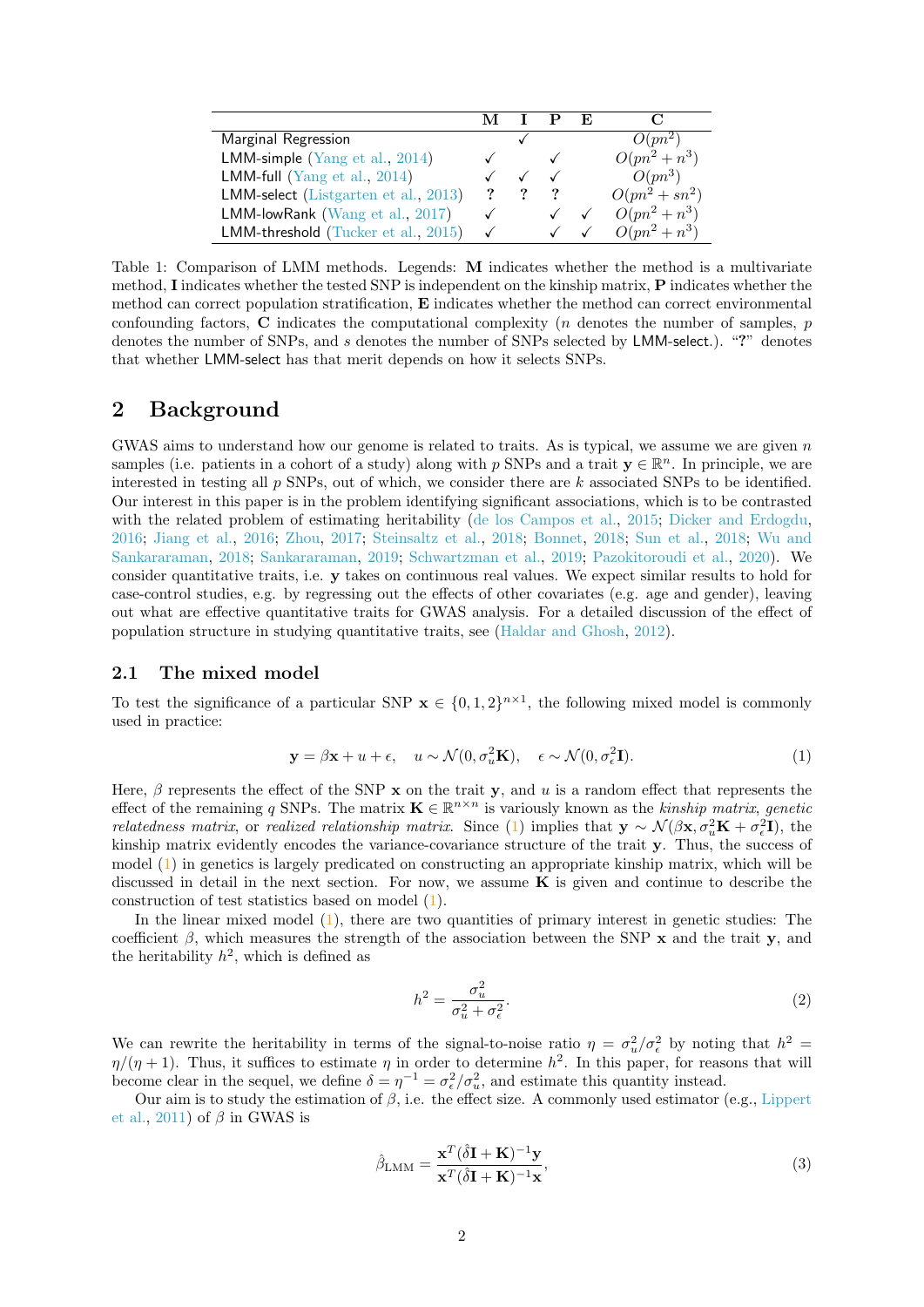where  $\hat{\delta} = \hat{\delta}(\mathbf{K})$  is the REML estimate of  $\delta$  [\(Thompson et al.,](#page-14-9) [1962\)](#page-14-9). In this expression, two dependencies are of importance:  $\hat{\delta}$  and **K**. To emphasize this dependence, for any  $s > 0$  and  $\mathbf{K} \in \mathbb{R}^{n \times n}$ , we define the following:

<span id="page-2-2"></span>
$$
\hat{\beta}(\mathbf{K};s) := \frac{\mathbf{x}^T (s\mathbf{I} + \mathbf{K})^{-1} \mathbf{y}}{\mathbf{x}^T (s\mathbf{I} + \mathbf{K})^{-1} \mathbf{x}}, \qquad \hat{\beta}(\mathbf{K}) = \hat{\beta}(\mathbf{K};\hat{\delta}),
$$
\n(4)

where again  $\hat{\delta} = \hat{\delta}(\mathbf{K})$  is the REML estimator of  $\delta$ . Ultimately, in GWAS we are interested in testing the hypothesis  $\beta = 0$ .

### 2.2 The kinship matrix

A typical choice for the kinship matrix is  $\mathbf{K} = \mathbf{Z} \mathbf{Z}^T$ , where  $\mathbf{Z} \in \{0, 1, 2\}^{n \times q}$  denotes the remaining  $q = p - 1$  SNPs (i.e. excluding x). This can be motivated by considering the following special case of  $(1):$  $(1):$ 

<span id="page-2-1"></span>
$$
\mathbf{y} = \beta \mathbf{x} + \mathbf{Z}\alpha + \epsilon, \quad \alpha \sim \mathcal{N}(0, \sigma_u^2 \mathbf{I}), \quad \epsilon \sim \mathcal{N}(0, \sigma_\epsilon^2 \mathbf{I}). \tag{5}
$$

This is a random-effects model where the SNPs **Z** serve as covariates [\(Heckerman,](#page-13-9) [2018;](#page-13-9) [Lippert et al.,](#page-13-8) [2011;](#page-13-8) [Yang et al.,](#page-15-3) [2014\)](#page-15-3). Another possibility is to include the SNP of interest **x** in **K**, i.e.  $\mathbf{K} = \mathbf{Z}\mathbf{Z}^T + \mathbf{x}\mathbf{x}^T$ . [\(Yang et al.,](#page-15-3) [2014\)](#page-15-3) discussed the potential pitfalls of including the SNP of interest in the kinship matrix, concluding empirically that it results in inflated p-values. Since these works, many alternatives have been proposed (as we will discuss later). One of the goals of this paper is to understand the tradeoffs of these alternatives for K.

There is another interpretation of the model [\(5\)](#page-2-1) worth recalling: This model is equivalent to a generalized Ridge estimator in which the fixed effect  $\beta$  is not penalized [\(Maldonado,](#page-14-10) [2009;](#page-14-10) [Heckerman,](#page-13-9) [2018\)](#page-13-9). Thus, although this model is effective in controlling false positives when compared to traditional univariate methods such as marginal regression, this is easily understood as a multivariate regression method that regresses out the effects introduced by other SNPs as covariates. This helps to explain why LMMs outperform marginal regression, even in settings where population stratification may not exist [\(Wacholder et al.,](#page-15-7) [2002;](#page-15-7) [Freedman et al.,](#page-13-10) [2004;](#page-13-10) [Wang et al.,](#page-15-8) [2004\)](#page-15-8).

## 3 Error Analysis of LMM in GWAS

#### <span id="page-2-0"></span>3.1 Error Analysis of Estimation Error of Fixed Effect

Recall that  $\hat{\beta}(\mathbf{K})$  (cf. [\(4\)](#page-2-2)) is the estimator of  $\beta$  using **K** as the kinship matrix and  $\hat{\delta}(\mathbf{K})$  as the REML estimator of  $\delta$ . A question posed by [\(Yang et al.,](#page-15-3) [2014\)](#page-15-3) asks whether  $\mathbf{K} = \mathbf{Z} \mathbf{Z}^T$  should be preferred over  $\mathbf{K} = \mathbf{Z}\mathbf{Z}^T + \mathbf{x}\mathbf{x}^T$ , where x is the SNP being tested. In this section, we seek to quantify the sensitivity of  $\hat{\beta}(\mathbf{K})$  to the inclusion of **x**.

For any  $s > 0$ , let  $\sigma_{\min}(s)$  and  $\sigma_{\max}(s)$  denote the smallest and largest singular values of  $(sI +$  $\mathbf{Z}\mathbf{Z}^T/n$ <sup>-1</sup>, respectively. The following quantity will be pivotal in the sequel:

$$
\gamma(\mathbf{Z}) = \frac{(\sigma_{\text{max}}(0) + \hat{\delta}(\mathbf{Z}\mathbf{Z}^T))(\sigma_{\text{min}}(0) + \hat{\delta}(\mathbf{Z}\mathbf{Z}^T))}{\sigma_{\text{max}}(0) - \sigma_{\text{min}}(0)}\tag{6}
$$

The following result shows that  $\gamma(\mathbf{Z})$  measures the sensitivity of LMM estimators to the inclusion of x:

<span id="page-2-3"></span>**Theorem 3.1.** Let  $\epsilon > 0$  and define  $\sigma_{\min} := \sigma_{\min}(\hat{\delta}(\mathbf{ZZ}^T))$  and  $\sigma_{\max} := \sigma_{\max}(\hat{\delta}(\mathbf{ZZ}^T))$ , and  $\Delta :=$  $\hat{\delta}(\mathbf{Z}\mathbf{Z}^T + \mathbf{x}\mathbf{x}^T) - \hat{\delta}(\mathbf{Z}\mathbf{Z}^T)$ . If  $\sigma_{\text{max}} - (1 + \epsilon)\sigma_{\text{min}} > 0$  and  $\Delta < \gamma(\mathbf{Z})\epsilon$ , then

$$
\frac{1}{1+\epsilon} < \frac{\hat{\beta}(\mathbf{Z}\mathbf{Z}^T + \mathbf{x}\mathbf{x}^T)}{\hat{\beta}(\mathbf{Z}\mathbf{Z}^T)} < 1 + \epsilon. \tag{7}
$$

A similar result holds for the standardized coefficients; see Appendix S.1 for details.

We can interpret this result as follows: As long as the corresponding estimates of  $\delta$  are sufficiently close, it does not make much of a difference whether or not the SNP x is included in the kinship matrix. Exactly how much misspecification is allowed is quantified by the requirement that  $\Delta < \gamma(\mathbf{Z})\epsilon$ . Evidently, the scaling factor  $\gamma(\mathbf{Z})$  is crucial here (see Theorem [3.2](#page-3-1) below for more on this quantity). The larger  $\gamma(\mathbf{Z})$  is, the more misspecification is allowed. This has the following interesting implications: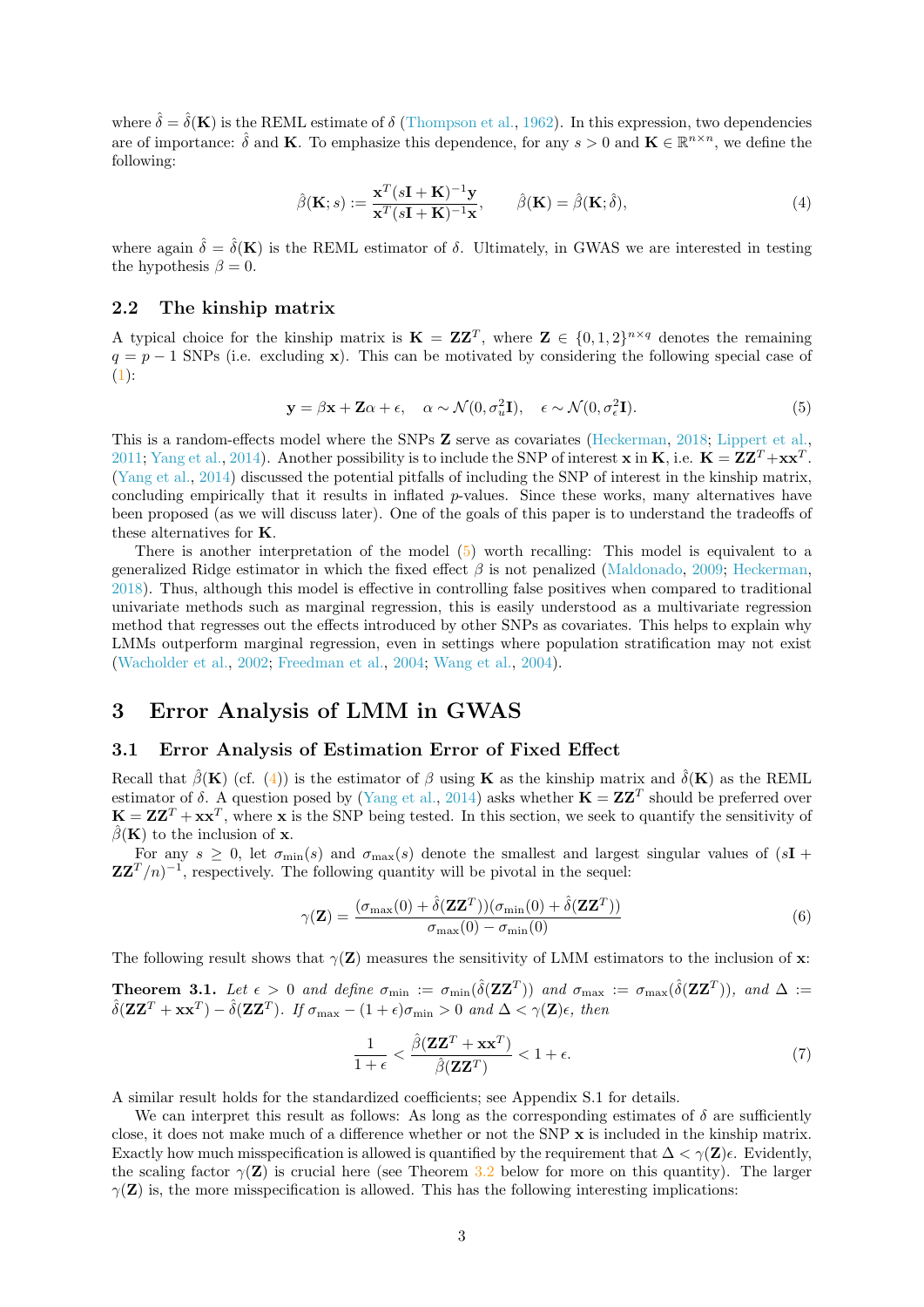- When studying a problem with high heritability, the difference between  $\hat{\delta}(\mathbf{Z}\mathbf{Z}^T)$  and  $\hat{\delta}(\mathbf{Z}\mathbf{Z}^T + \mathbf{x}\mathbf{x}^T)$ may not be negligible, while for low heritability problems, this difference can generally be ignored. This is because the bigger the heritability is, the smaller  $\delta$  is, the smaller the estimated  $\delta$  is (according to [\(Jiang et al.,](#page-13-6) [2016\)](#page-13-6), the estimated heritability is biased up to a scaling factor), thus the smaller  $\Delta$ is allowed.
- Also, the quantity  $\sigma_{\text{max}}(0)^{-1} \sigma_{\text{min}}(0)^{-1}$  is related to the population structure of the covariance matrix. For example, when the difference between intra-population covariance and inter-population covariance is more pronounced, the difference between the largest singular value and the smallest singular value is smaller.

We can provide a more concrete description of  $\gamma(\mathbf{Z})$  as  $n, p \to \infty$ , assuming **Z** and **x** consist of i.i.d draws from some fixed (not necessarily Gaussian) distribution. This allows us to provide deeper insight into the properties of the estimator  $\hat{\beta}(\mathbf{K})$  in a simple setting. Previous work also suggested that the properties of the covariance matrix constructed by matrices sampled from Gaussian distribution can be helpful in studying the properties of variance component constructed from the SNP matrix [\(Patterson](#page-14-11) [et al.,](#page-14-11) [2006\)](#page-14-11).

<span id="page-3-1"></span>**Theorem 3.2.** Assume  $p/n \to \zeta$ ,  $k/p \to \omega$ , where k denotes the number of associated SNPs, and let  $[\mathbf{Z}, \mathbf{x}]$  be a matrix of i.i.d draws with zero mean and standard deviation of 1. Then

$$
\gamma(\mathbf{Z}) \xrightarrow{p} \frac{(\zeta + \frac{\delta}{\omega})^2 + \frac{2\delta}{\omega} - 2\zeta + 1}{4\sqrt{\zeta}} = \frac{\delta^2 + 2\omega\delta(\zeta + 1) + \omega^2(\zeta - 1)^2}{4\omega^2\sqrt{\zeta}}.
$$

According to Theorem [3.1,](#page-2-3) the larger  $\gamma(\mathbf{Z})$  is, the more tolerance there is in specifying **K**. Theorem [3.2](#page-3-1) indicates that—asymptotically— $\gamma(\mathbf{Z})$  blows up if either  $\zeta \to 0$  or  $\zeta \to \infty$ . This has the following interpretations:

- When  $\zeta \to 0$ , the problem of identifying associated SNPs becomes a simple problem as the sample size is large relative to the number of typed SNPs. In this case, even marginal regression may be able to identify the associated SNPs, the misspecification of  $\delta$  should not have a significant effect.
- When  $\zeta \to \infty$ , the problem of identifying associated SNPs becomes a hard problem as we have many more SNPs to inspect than the number of samples. In this case, the effect of including the single SNP **x** in **K** will be washed out by the remaining  $q \gg n$  SNPs.

### <span id="page-3-0"></span>3.2 Error Analysis of Approximation Error of Variance Component

This section studies if and how mixed models can correct different sources of confounding in GWAS. We first formalize this problem by decomposing the covariance of the phenotypes into two components as follows:

$$
cov(\mathbf{y}) = \sigma_u^2 \mathbf{G} + \sigma_\epsilon^2 \mathbf{I}.
$$

The first component  $\sigma_u^2$ **G** is the variance introduced from the confounding factors and the second component  $\sigma_{\epsilon}^2 I$  is the residual variance. We consider two possible sources of confounding factors:

- Population stratification [\(Devlin and Roeder,](#page-13-11) [1999;](#page-13-11) [Devlin et al.,](#page-13-12) [2001;](#page-13-12) [Bacanu et al.,](#page-12-1) [2002\)](#page-12-1): That is, the confounding due to the unobserved population structure in the data. In our work, the population structure is represented by the untyped, associated SNPs that share similar allele frequencies with typed, non-associated SNPs. We model this source of confounding by letting  $\mathbf{G} = \mathbf{G}_{pop} := \mathbf{E} \mathbf{E}^T / l$ where  $\mathbf{E} \in \{0,1,2\}^{n \times l}$  is another, unobserved SNP array from the same individuals. In particular, this implies that E has the same distribution Z.
- Environmental confounding factors (Vilhjálmsson and Nordborg, [2013\)](#page-14-12): That is, confounding due to the existence of heterogeneous subpopulations, e.g. as defined in [\(Siva,](#page-14-13) [2008\)](#page-14-13). We model this source of confounding by letting  $\mathbf{G} = \mathbf{G}_{env}(\rho)$ , where  $\mathbf{G}_{env}(\rho)$  is a block-diagonal square matrix given by

$$
[\mathbf{G}_{env}(\rho)]_{ij} = \begin{cases} \rho & (i,j) \text{ in the same subpopulation,} \\ 0 & \text{otherwise.} \end{cases}
$$

In other words, if we use  $C$  to denote the set whose elements are pairs of subjects that are from the same population  $((i, j) \in \mathcal{C}$  means that i, j are in the same subpopulation), we have  $[\mathbf{G}_{env}(\rho)]_{ij} = \rho$ as long as  $(i, j) \in \mathcal{C}$ .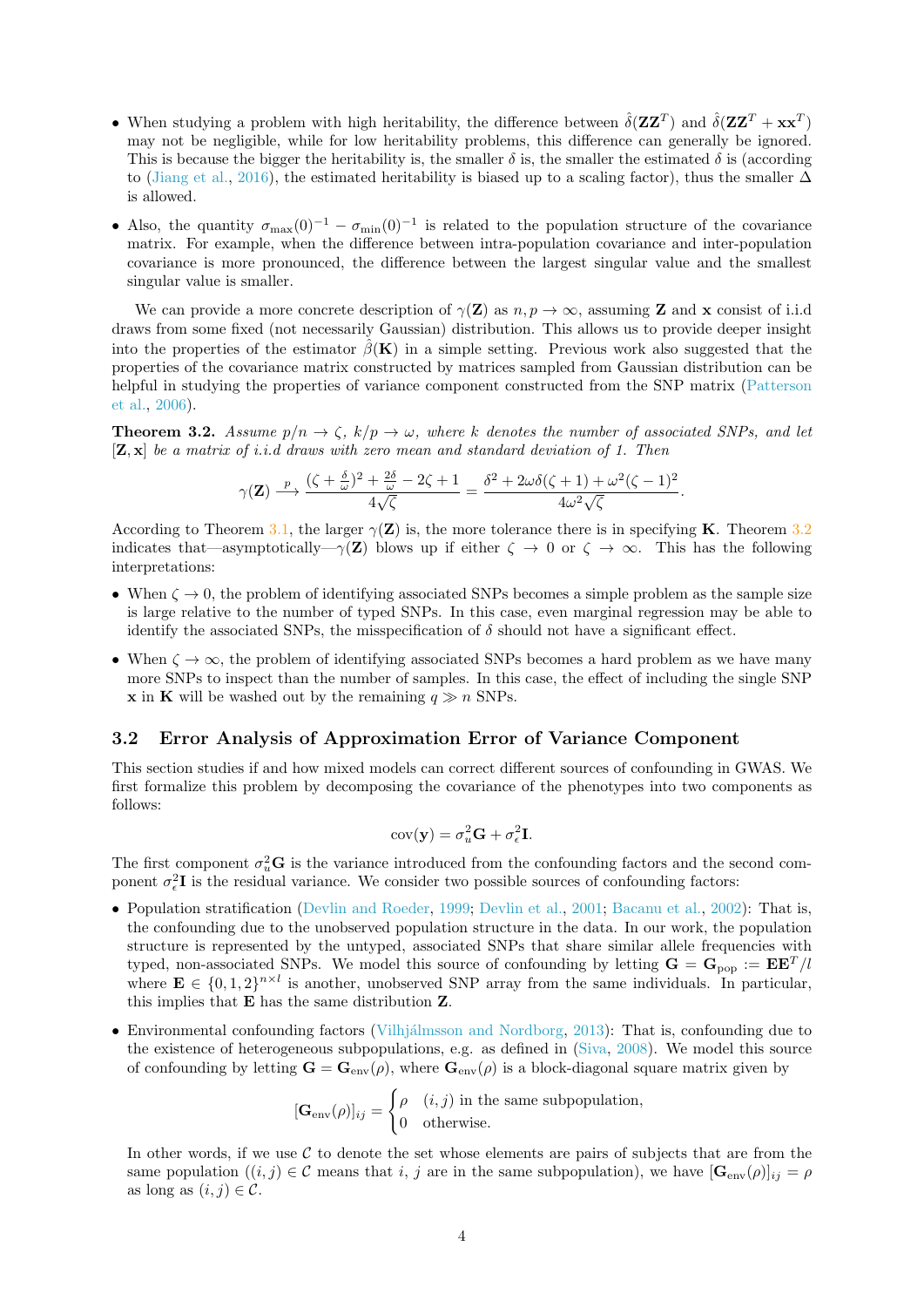Later, our results suggest that LMM naturally approximates  $\mathbf{G}_{pop}$  well, but a more deliberately designed kinship matrix can help LMM approximate  $G_{env}$  more accurately. Notice that in the discussion of confounding factors, we will define  $\mathbf{K} = \mathbf{Z}\mathbf{Z}^T/q$  for convenience, which only differs from the previous case in a constant.

#### 3.2.1 Approximating Population Stratification Variance Component

We follow the basic set-up of the population stratification in quantitative traits as argued by [\(Bacanu](#page-12-1) [et al.,](#page-12-1) [2002\)](#page-12-1). Since **E** has the same distribution **Z**,  $G_{\text{non}} = \mathbf{E} \mathbf{E}^T / l$  is also distributed similarly to  $\mathbf{K} = \mathbf{Z}\mathbf{Z}^T/q$ , and we have:

<span id="page-4-2"></span>**Proposition 3.3.** Assuming  $\mathbb{E}[G_{pop}] = \mathbb{E}[K]$ , we have

$$
\mathbb{P}(\|\mathbf{K} - \mathbb{E}[\mathbf{G}_{\text{pop}}]\|_2 \ge t) \le 2n \exp(-\frac{3t^2q}{96n^2 + 8nt}).
$$

The proof of this bound is a straightforward application of matrix concentration inequalities. The result matches the intuition: Increasing  $q$  (i.e. the number of SNPs) improves estimation, whereas increasing n (i.e. the number of individuals) makes estimation more difficult. This is because increasing n increases the effective number of parameters to be estimated (i.e. since  $\mathbf{G}_{\text{pop}}$  is an  $n \times n$  matrix), whereas increasing  $q$  does not affect the number of parameters.

#### 3.2.2 Approximating Environmental Confounding Factor Variance Component

We compare three different methods of building the variance component in LMM and how well they approximate the simplified covariance structure  $\mathbf{G}_{env}(\rho)$ . We will focus on the case when the candidate SNP is excluded from the kinship matrix; the case when the candidate SNP is included is similar and in fact, leads to the same conclusions.

- $K = ZZ^{T}/q$ : The vanilla LMM, which is probably the most popular way of constructing the variance component.
- $\overline{\mathbf{K}}$ : Low-rank approximation of  $\mathbf{K}$  through truncated singular value decomposition (TSVD) approximation. The TSVD uses a low-rank approximation to K by selecting significant singular values according to some criteria [\(Hoffman,](#page-13-13) [2013;](#page-13-13) [Wang et al.,](#page-15-4) [2017\)](#page-15-4).
- $\dot{\mathbf{K}}(\tau)$ : Thresholded kinship matrix defined as  $\dot{\mathbf{K}}(\tau)_{i,j} = \mathbf{K}_{i,j}$  if  $\mathbf{K}_{i,j} > \tau$ , and  $\dot{\mathbf{K}}(\tau)_{i,j} = 0$ , otherwise, where  $i, j$  are indices of **K** [\(Tucker et al.,](#page-14-3) [2015\)](#page-14-3).

Existing work suggests that the vanilla LMM is outperformed by leveraging either the low-rank or thresholded kinship matrices defined above. To check this, we can ask which constructions lead to better approximations of the true covariance, which we are assuming to be  $\mathbf{G}_{env}(\rho)$  for simplicity. Obviously more complicated structures arise in real data, however, this simple assumption allows for some immediate insights into the general problem. For example, the following result establishes a necessary and sufficient condition for the approximation error of **K** to dominate the approximation error of both **K** and  $\dot{\mathbf{K}}(\tau)$ :

<span id="page-4-1"></span>**Proposition 3.4.** Consider approximating  $\mathbf{G}_{env}(\rho)$  with one of the three kinship matrices defined above. Then, for an optimally tuned threshold  $\tau^*$ , we have

$$
\|\mathbb{E}[\dot{\mathbf{K}}(\tau^\star)] - \mathbf{G}_{\text{env}}(\rho)\|_F^2 \le \|\mathbb{E}[\tilde{\mathbf{K}}] - \mathbf{G}_{\text{env}}(\rho)\|_F^2 \le \|\mathbb{E}[\mathbf{K}] - \mathbf{G}_{\text{env}}(\rho)\|_F^2,
$$

if and only if

<span id="page-4-0"></span>
$$
(\mathbb{E}[\tilde{\mathbf{K}}_{i,j|(i,j)\notin\mathcal{C}}])^2 - (\mathbb{E}[\mathbf{K}_{i,j|(i,j)\notin\mathcal{C}}])^2 \le
$$
  

$$
(\mathbb{E}[\mathbf{K}_{i,j|(i,j)\in\mathcal{C}}] - \rho)^2 - (\mathbb{E}[\tilde{\mathbf{K}}_{i,j|(i,j)\in\mathcal{C}}] - \rho)^2 \le (\mathbb{E}[\tilde{\mathbf{K}}_{i,j|(i,j)\notin\mathcal{C}}])^2.
$$
 (8)

Thus, to check when the performance of  $\dot{\mathbf{K}}(\tau^*)$  is better than  $\tilde{\mathbf{K}}$  (and similarly  $\tilde{\mathbf{K}}$  is better than  $\mathbf{K}$ ), it suffices to check the condition  $(8)$ , and we validated that this condition is likely to hold in practice with simulations in the appendix.

Proposition [3.4](#page-4-1) guides us about the choice of the construction of kinship matrix when the sources of confounding factors in consideration are environmental confounding factors. As the analysis suggests, the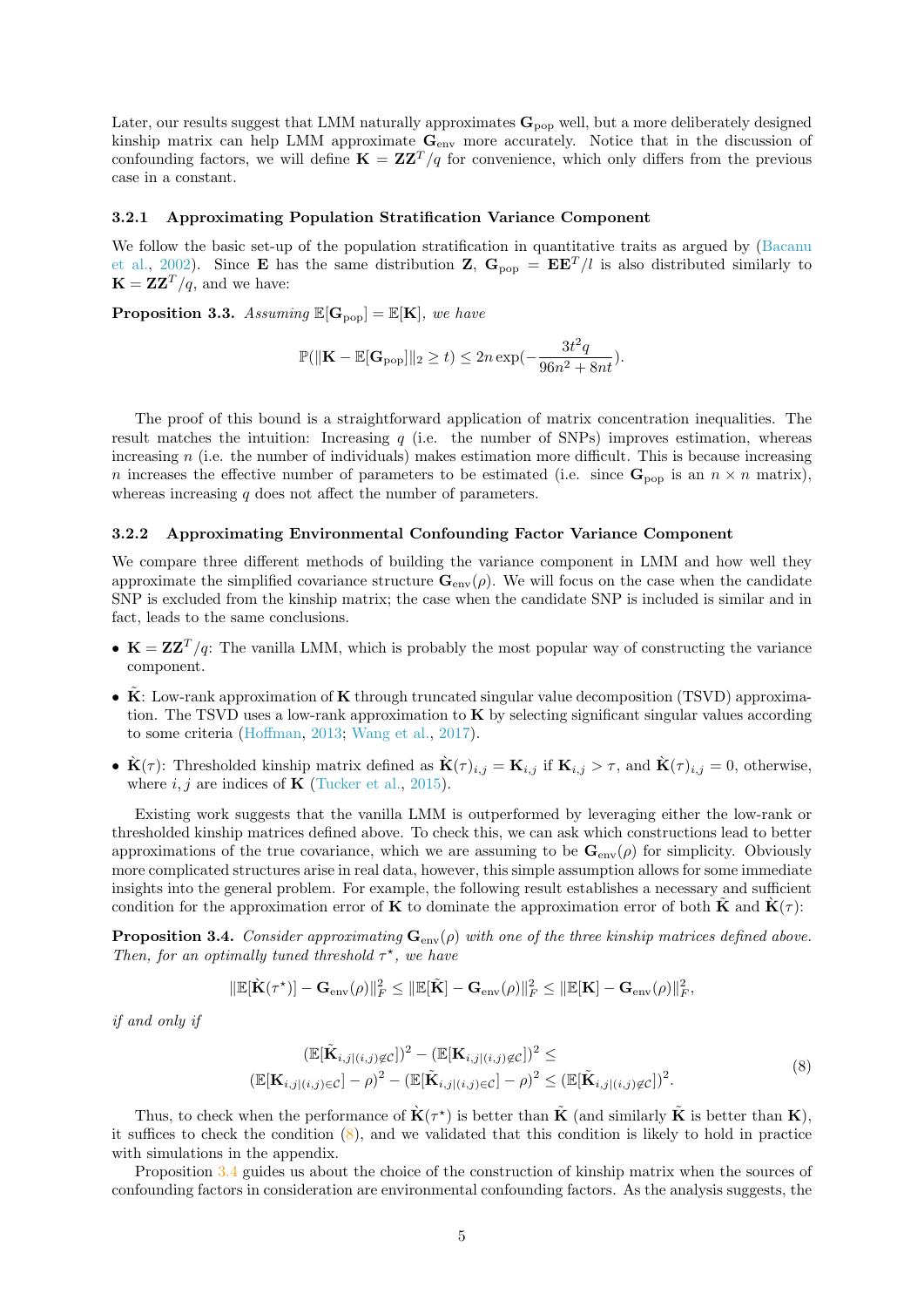<span id="page-5-0"></span>

Figure 1: LMM is superior to MR in most cases when there are multiple associated SNPs even when there are no confounding factors in the data.

two-variance-component method [\(Tucker et al.,](#page-14-3) [2015\)](#page-14-3) outperforms the truncated-rank methods [\(Hoff](#page-13-13)[man,](#page-13-13) [2013;](#page-13-13) [Wang et al.,](#page-15-4) [2017\)](#page-15-4), which outperform the vanilla set-up. Of course, the determination of  $\tau^*$ for the two-variance-component method can be tricky in practice, which highlights some of the practical challenges in using this method. The assumption we rely on can be intuitively understood as the tendency of truncated rank SVD reconstruction method of approximating the original matrix by emphasizing the "major" components (i.e., the information within the block diagonal) and ignoring the "minor" components (i.e., the information off the block diagonal).

# 4 Simulations

We conduct simulation experiments to verify these results. We compare the following methods:

- MR (Marginal Regression) serves as baseline reference for all other comparisons.
- LMM-simple: One of the methods discussed in Section [3.1,](#page-2-0) i.e. the one with  $\hat{\beta}(\mathbf{Z}\mathbf{Z}^T + \mathbf{x}\mathbf{x}^T)$
- LMM-full: One of the methods discussed in Section [3.1,](#page-2-0) i.e. the one with  $\hat{\beta}(\mathbf{Z}\mathbf{Z}^T)$
- LMM-select [\(Listgarten et al.,](#page-13-3) [2013\)](#page-13-3) constructs the variance component with some identified SNPs that are highly associated with phenotypes.
- LMM-lowRank: Method  $\overline{K}$  discussed in Section [3.2.](#page-3-0) The rank was automatically selected with method in [\(Wang et al.,](#page-15-4) [2017\)](#page-15-4).
- LMM-threshold: Method  $\dot{\mathbf{K}}(\tau)$  discussed in Section [3.2.](#page-3-0) In the simulation experiments, we notice that  $\tau = 0.001$  is a reasonable choice.
- LMM-oracle: We use the oracle population partition as  $\bf{K}$  in LMM, corresponding to the situation where we have the oracle  $\tau$  in  $\mathbf{K}(\tau)$ .

The choice of these methods used in the sequel reflects the two different questions studied in the previous section. Specifically, we use MR, LMM-simple, LMM-full, and LMM-select to verify the discussion of Theorem [3.1](#page-2-3) and [3.2](#page-3-1) in §[4.1](#page-6-0) and §[4.2;](#page-6-1) we use MR, LMM-simple, LMM-lowRank, and LMM-threshold to verify the discussion of Proposition [3.4](#page-4-1) in §[4.3](#page-7-0) and §[4.4.](#page-8-0) For each experiment, we consider the SNPs identified by the methods with the  $p$ -values less than 0.05 after the  $p$ -value is corrected by Benjamini-Hochberg (BH) procedure [\(Benjamini and Hochberg,](#page-12-2) [1995\)](#page-12-2). We report both precision and recall of these identified SNPs.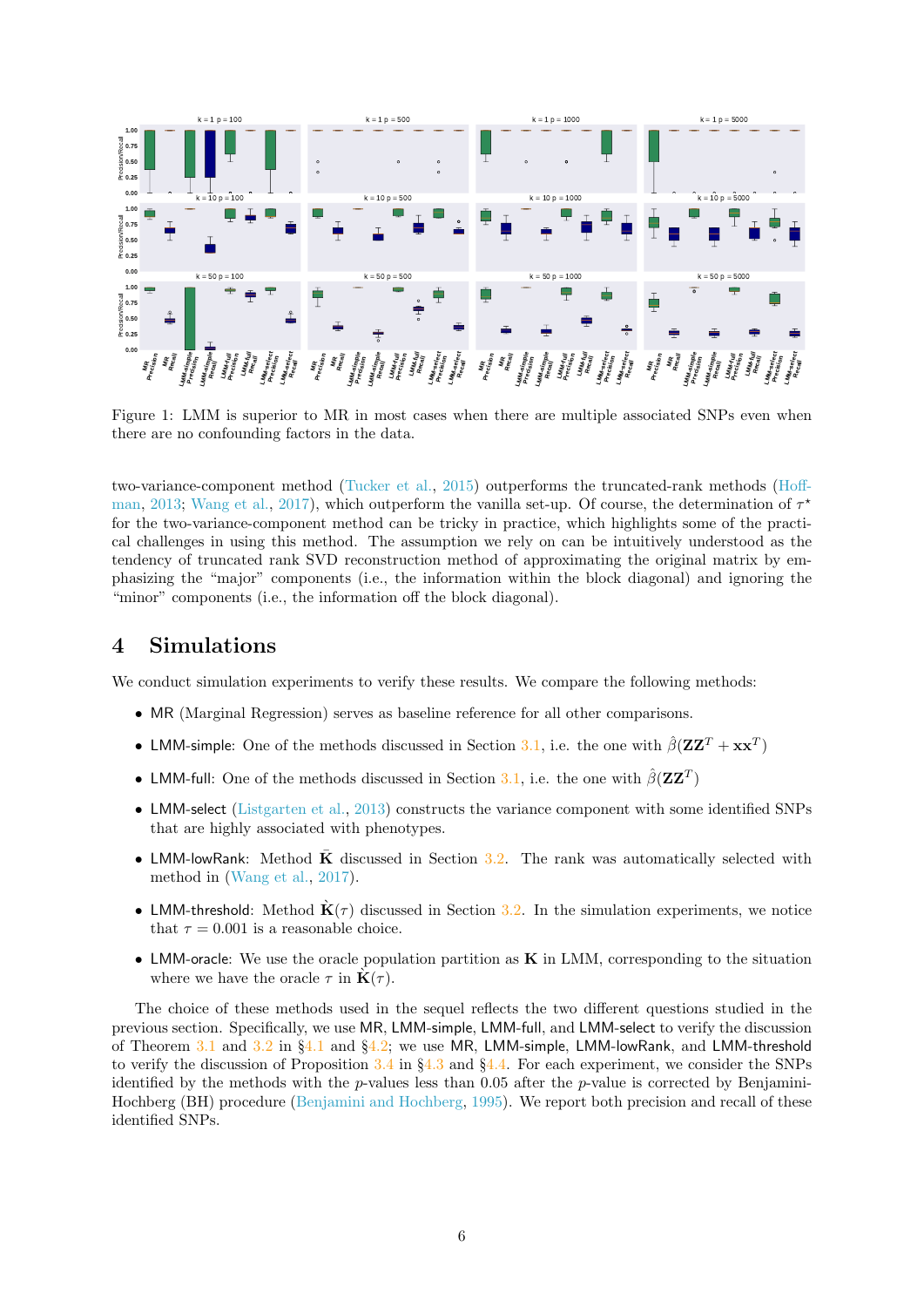<span id="page-6-2"></span>

Figure 2: The performance of precision and recall for different LMMs when the data has population structure, but no confounding factors are introduced.

#### <span id="page-6-0"></span>4.1 SNP data without Population Structure

Data Generation: We use SimuPop [\(Peng and Kimmel,](#page-14-14) [2005\)](#page-14-14) to generate SNP data. Due to the high  $O(np^3)$  computational complexity of LMM-full, we only consider relatively small datasets with  $p \in \{100, 500, 1000, 5000\}$  SNPs and the minor allele frequency set to 0.1. *n* is set to be 500. There are  $k \in \{1, 10, 100\}$  SNPs associated with the phenotype, with the effect sizes (for associated SNP i) sampled as :  $\beta_i = W + Z$ ,  $W \in \{-1, 1\}$ ,  $W \sim \text{Ber}(1/2)$ ,  $Z \sim N(0, 1)$  ( $\beta$  in all our simulations are sampled in this same manner). Finally, the phenotype is sampled as:  $\mathbf{y} = \mathbf{X}\beta + \epsilon$ ,  $\epsilon \sim N(0, \mathbf{I})$ .

Association Study: Figure [1](#page-5-0) shows both the mean precision (in green) and mean recall (in blue) of identifying the association SNP over 10 random seeds across the experiment settings.

LMM-simple vs. MR: With only one associated SNP  $(k = 1)$ , MR and LMM-simple behave similarly. However, as the number of associated SNPs (i.e.,  $k$ ) increases, LMM-simple starts to outperform MR, especially in high-dimensions. This confirms what is already known: LMM-simple is essentially a multiple regression method [\(Maldonado,](#page-14-10) [2009;](#page-14-10) [Heckerman,](#page-13-9) [2018\)](#page-13-9). Also, we notice that LMM-simple has higher precision compared to MR, however, in many cases, LMM-simple does not show a comparable recall with MR, which is likely because the candidate SNP is included in the construction of the variance component.

LMM-simple vs. LMM-full: Across these four methods, LMM-simple behaves most closely to LMM-full. However, differences can still be observed as a trade-off: LMM-full in general yields inferior precision but superior recall in comparison to LMM-simple. This behavior links to the fact that LMM-full does not condition on the candidate SNP, thus may lead to smaller p-values for the candidate SNP. Thus LMM-full tends to report more significant SNPs, naturally leading to lower precision but higher recall. Also, as  $p$  increases, we notice that the differences between LMM-simple and LMM-full diminish. LMM-simple is even marginally better than LMM-full when  $p = 5000$ . This aligns well with our understanding in Theorems [3.1](#page-2-3) and [3.2:](#page-3-1) when  $p \gg n$  (in our case  $p/n = 10$ ), the specific choice of **K** has less effect, thus the difference between LMM-simple and LMM-full is negligible.

LMM-simple, LMM-full, vs. LMM-select: In our implementation, LMM-select conditions on the set of SNPs identified as trait-associted SNPs by marginal regression. Therefore, the performance of LMMselect crucially depends on this set. Specifically, as the model tests the candidate SNP one by one, the performance falls into two cases: 1) the candidate SNP is within the identified subset (so LMM-select is similar to LMM-simple) and 2) the candidate SNP is not within the identified subset (so LMM-select is similar to LMM-full). As a result, as associated SNPs are more likely to be identified by the linear regression, LMM-select behaves more closely to LMM-simple for associated SNPs, and more similar to LMM-full for non-associated SNPs. Our simulation suggests that LMM-select has a trade-off with LMMsimple in terms of precision and recall, but it is occasionally strictly worse than LMM-full.

#### <span id="page-6-1"></span>4.2 SNP data with Population Structure

Although our analysis regarding the sensitivity of  $\hat{\beta}$  does not depend on the underlying population structure, for completeness we ran experiments with population structure. Overall, we observe similar conclusions.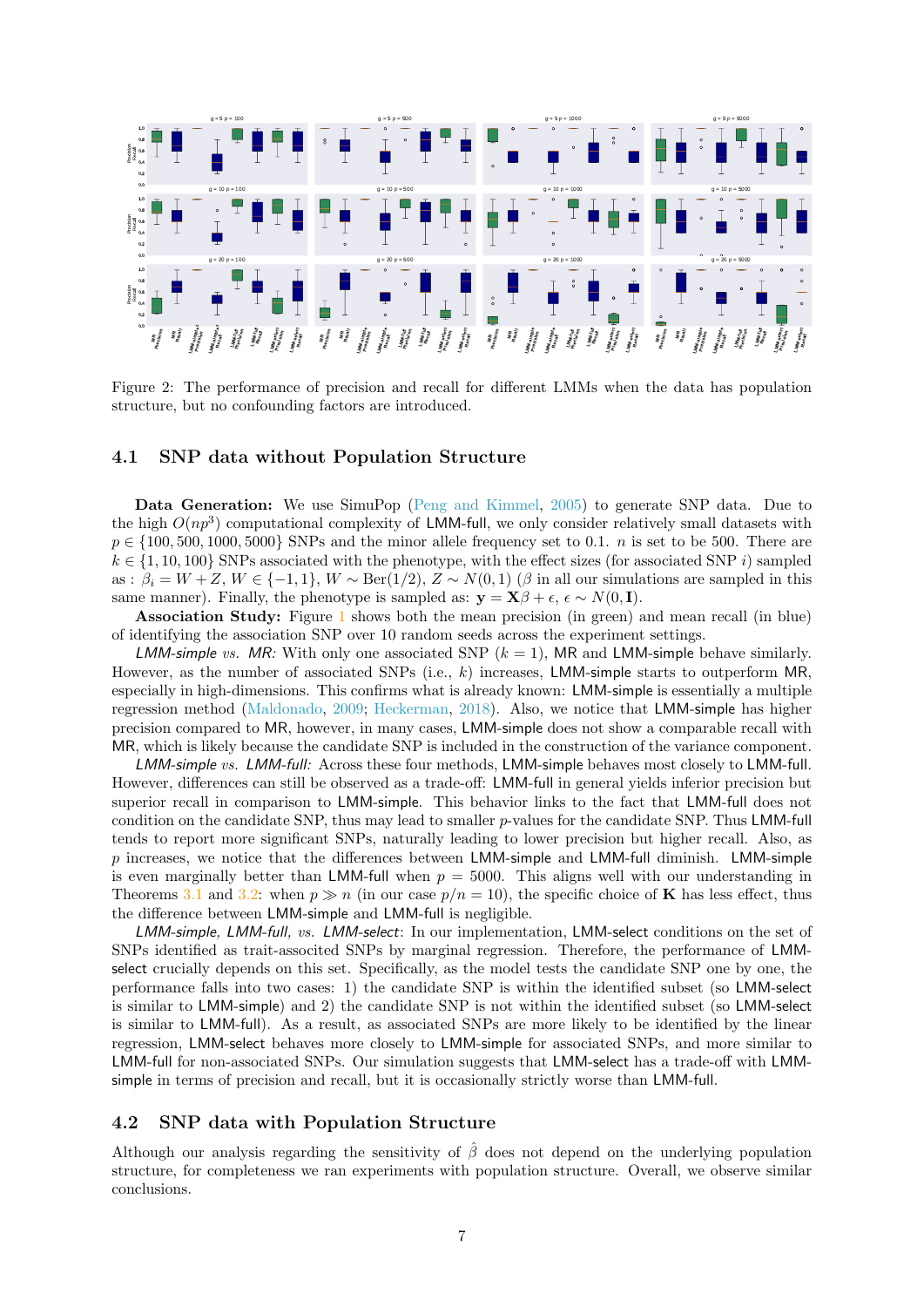<span id="page-7-1"></span>

Figure 3: When population stratification are introduced, experiments are performed by altering  $n$  and  $p$ .

**Data Generation:** During the generation,  $n = 500$  samples are randomly split into 5 different populations, samples within each population reproduce for g generations and start to split into 5 subpopulations at the 8<sup>th</sup> generation (if  $g > 8$ ). Also, each sample has a small probability (i.e., 0.01) of migrating into other populations during the reproduction process. We fixed  $k = 10$  and experimented with the settings  $g \in \{5, 10, 20\}$  with  $p \in \{100, 500, 1000, 5000\}$ . We sampled the data with 10 different random seeds.

Association Study: Again, Figure [2](#page-6-2) shows both the mean precision and mean recall of identifying the association SNP over 10 random seeds across the experiment settings.

LMM-simple vs. MR: Compared to the experiments without population structure, MR shows a no-ticeable drop in performance (middle row of Figure [1](#page-5-0) and Figure [2](#page-6-2) when  $k = 10$  in both cases), while the performance LMM-simple is barely changed. This is consistent with the well-known observation that mixed models outperform MR in the presence of population structure (e.g., [Yu et al.,](#page-15-0) [2006;](#page-15-0) [Kang et al.,](#page-13-0) [2008,](#page-13-0) [2010\)](#page-13-1).

LMM-simple vs. LMM-full: The differences between LMM-simple and LMM-full are similar to the previous case: LMM-full reports inferior precision but superior recall in general. Further, the comparison of the middle row of Figure [1](#page-5-0) and Figure [2](#page-6-2) suggests that the changes of performances of LMM-simple and LMM-full are marginal when the population structure is introduced. Similar to the observation in Section [4.1](#page-6-0) that support Theorem [3.1](#page-2-3) and [3.2,](#page-3-1) when p is large  $(p = 5000, \text{ thus } p/n = 10)$ , the difference between LMM-simple and LMM-full seems negligible. Interestingly, we notice that LMM-simple even outperforms LMM-full in general when  $p = 5000$ .

## <span id="page-7-0"></span>4.3 Approximating the Variance Component Introduced by Population Stratification

**Data Generation:** We continue with the data generation process in  $\S4.2$  $\S4.2$  to introduce population stratification into the data. The SNP array  $X$  is generated in the same way as in Section [4.2,](#page-6-1) but since we do not compare to LMM-full in this scenario, we enlarge the datasets to study with  $n = 5000$ , the data is simulated after 100 generations of mating of 5 populations, and the individuals of each population start to fall into 5 subpopulations after 80 generations. The random migrating rate is still 0.01. We then generate an unobserved SNP sequence (i.e. U) of  $k \cdot s$  associated SNPs, where k is the number of associated SNPs in **X** and s is a scaling factor. The phenotype is generated as:  $\mathbf{v} = \mathbf{X}\beta + \mathbf{U}\alpha + \epsilon$ where  $\alpha$  is the corresponding effect sizes sampled following the same manner as  $\beta$ . We fix  $k = 100$  and experiment with different settings such as:  $s = \{1, 5, 10\}$  with  $p = \{1000, 5000, 10000, 50000\}$ . We sample the data with 10 different random seeds.

Association Study: Again, Figure [3](#page-7-1) shows both the mean precision and mean recall of identifying the association SNP over 10 random seeds across the experiment settings.

LMMs in different situations: As suggested by Proposition [3.3,](#page-4-2) whether LMM can help correct the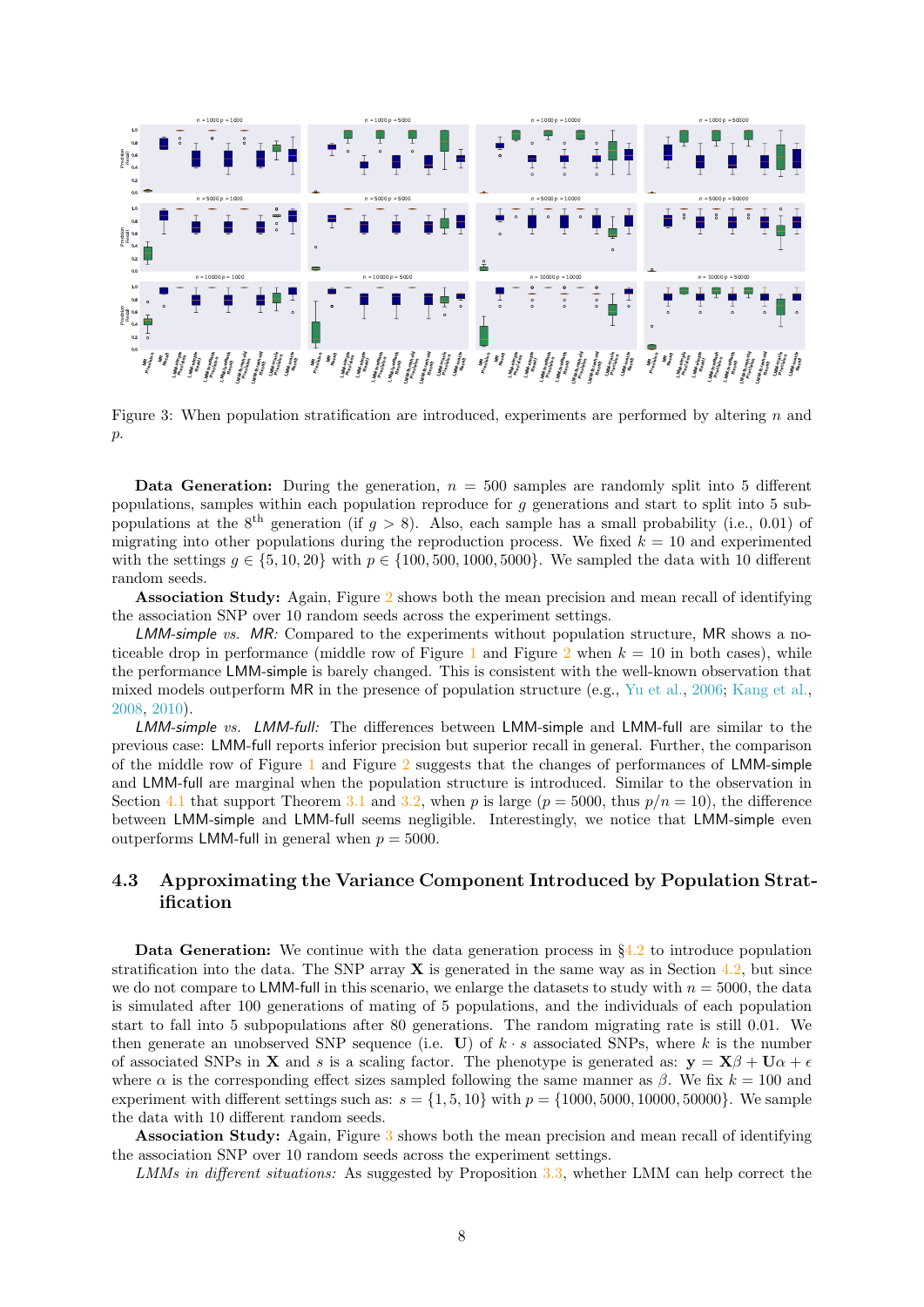<span id="page-8-1"></span>

Figure 4: When environmental confounding factors on introduced, where  $c$  denotes magnitudes of the effect sizes of the environmental confounding factor.

confounding factors introduced through population stratification mainly depends on the configurations  $n$  and p of the SNP array. Therefore, we mainly study the different performances of LMM-simple for different  $n$  and  $p$ . We will also use the performances of MR as a baseline for the expected performance drop when the problem gets harder as  $p$  increases. Also, one should notice that Figure  $3$  consists of different situations of low-dimension cases and high-dimension cases, and these situations need to be studied separately. With these clarifications, we can observe that (separate observations for lowdimension cases and high-dimension cases) as p increases, the problem gets harder (performances of MR drop), but the performances of LMM-simple roughly maintains the same. We believe this performance preservation is due to the ability of LMM-simple in correcting the confounding factors gets increased as  $p$  increases. Also, we notice that the performances of LMM-simple, LMM-lowRank, and LMM-threshold are roughly the same for different situations in this section, which again validates our argument that the main ability of LMMs to correct population stratification depends on the configurations n and p of the SNP array.

## <span id="page-8-0"></span>4.4 Approximating the Variance Component Introduced by Environmental Confounding Factors

Now, we study the effect of confounding factors introduced through the environment as empirical evidence to support the discussions in Proposition [3.4.](#page-4-1)

Data Generation: We introduce the effects of confounding factors by  $y = X\beta + D\eta + \epsilon$  where D is the identification of the population structure. Specifically, each row of  **is a one-hot vector whose** elements are all zeros except one used to indicate the sample belongs to the corresponding population, and  $\eta \sim N(0, c^2 I)$ , where c is a hyperparameter that controls the effects of the confounding factors. We fixed  $k = 100$ ,  $n = 500$ , and  $q = 100$ , and generated the simulation data with the settings  $c \in \{1, 5, 10\}$ with  $p \in \{1000, 5000, 10000, 50000\}$ . Other details for generating **X** are the same as those in §[4.3.](#page-7-0) We sampled the data with 10 different random seeds for each case.

Association Study: Similarly, Figure [4](#page-8-1) shows both the mean precision and mean recall of identifying the association SNP over 10 random seeds across the experiment settings.

LMM-simple vs. LMM-lowRank: As suggested by Proposition [3.4,](#page-4-1) LMM-lowRank generally reports a better performance, especially a better recall. Also, the advantage of LMM-lowRank is barely observable when  $c = 1$ , i.e. the effect of the environment factor is small but is more pronounced as c gets larger. Therefore, it is likely that the performance gain of LMM-lowRank in comparison to LMM-simple is mostly due to its ability to correct confounding signals introduced by the environment.

LMM-simple vs. LMM-threshold: Using a fixed threshold of  $\tau = 0.001$  (the best value in terms of precision and recall we noticed across different trials), the advantages of LMM-threshold over LMM-simple seems marginal in most cases. However, this does not contradict Proposition [3.4](#page-4-1) because we do not know the oracle  $\tau$ . To have a better understanding of LMM-threshold, we also compare LMM-simple and LMMoracle. In the low-dimension case, LMM-oracle improves the recall significantly over LMM-simple, while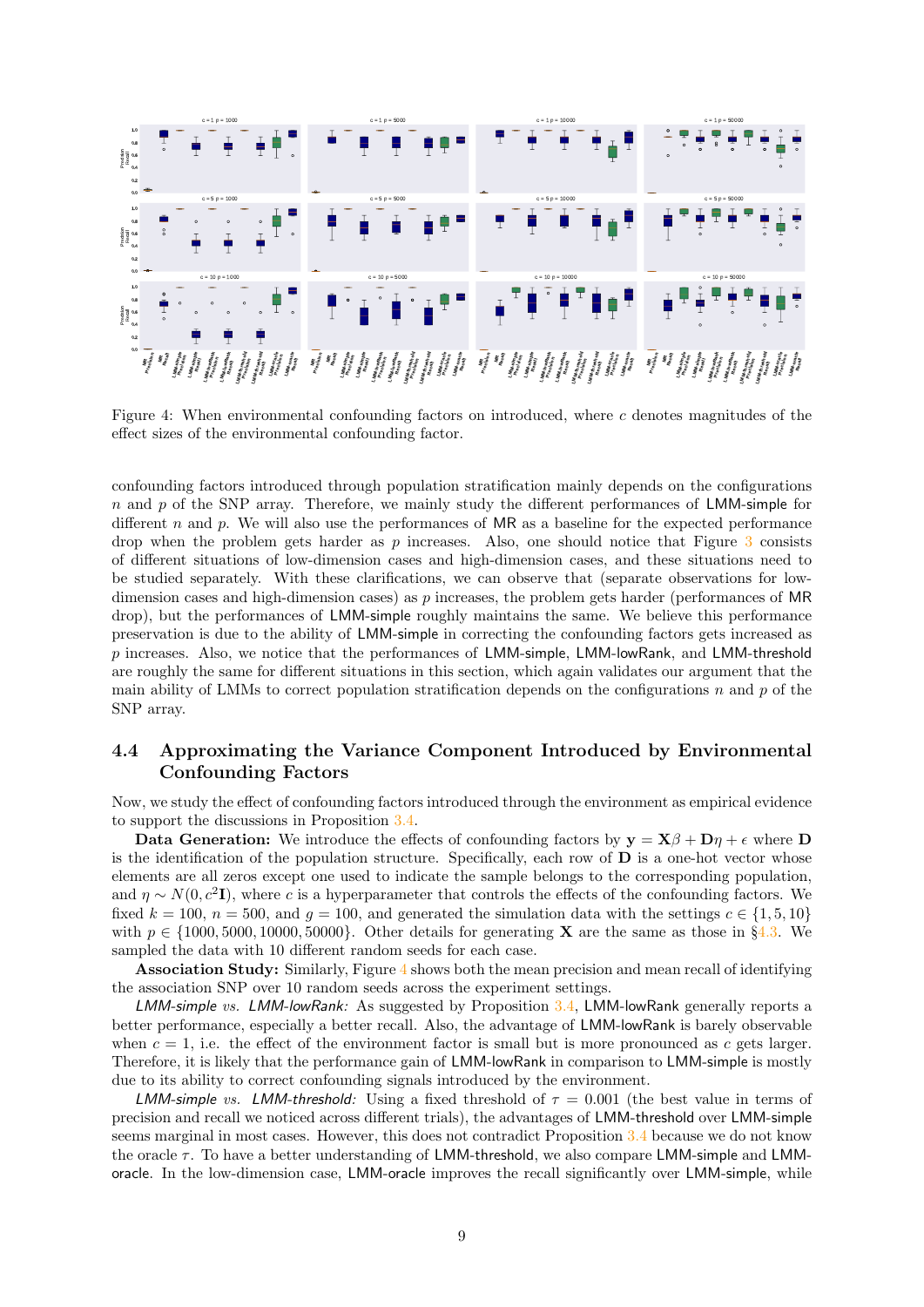<span id="page-9-1"></span>

Figure 5: QQ-plot of the comparison methods over three data sets (DA: drug abuse; ALC: Alcoholism; AD: Alzheimer's Disease). The top row figures illustrate the most significant 500 SNPs of each data set (some dots are not shown because they significantly deviate from the expectation). The bottom row figures show the over all distribution of p-values of all the SNPs, evenly sampled one every 1000 SNP.

decreases precision reasonably as a trade-off. Overall, the improvement of LMM-oracle over LMM-simple and LMM-threshold suggests that proper thresholding of the kinship matrix can indeed improve the selection of relevant SNPs, confirming Proposition [3.4.](#page-4-1)

# 5 Analysis on Genetic Data of Alzheimer's Disease, Drug Abuse, and Alcoholism

Further, we compare the six methods (i.e., MR-PC(3), LMM-simple, LMM-full, LMM-select, LMM-lowRank, LMM-threshold) on three real-world GWAS data sets. To account for the heterogeneous nature of the genetic data, we use MR-PC(3) to replace MR by regressing three principle components out of the phenotype as a baseline method to control population structure. Further, as these real data sets have over 200k SNPs, it is computationally challenging to run LMM-full on these data sets. Fortunately, with the techniques introduced by [\(Listgarten et al.,](#page-13-14) [2012\)](#page-13-14), we only need to construct a new kinship matrix every time the testing proceeds to a new chromosome. We refer to this method as LMM-full-c. Also, we choose  $\tau = 0.05$  as suggested by [\(Tucker et al.,](#page-14-3) [2015\)](#page-14-3) for real data in LMM-threshold.

### 5.1 Data Sets:

We consider three datasets: 1) The **Drug Abuse (DA)** dataset was collected by the CEDAR Center at the University of Pittsburgh<sup>[1](#page-9-0)</sup>, with 359 patients (153 cases and 206 controls) and roughly 519k SNPs. 2) The Alcoholism (ALC) dataset was collected by the CEDAR Center at the University of Pittsburgh

<span id="page-9-0"></span><sup>1</sup>http://www.pitt.edu/ cedar/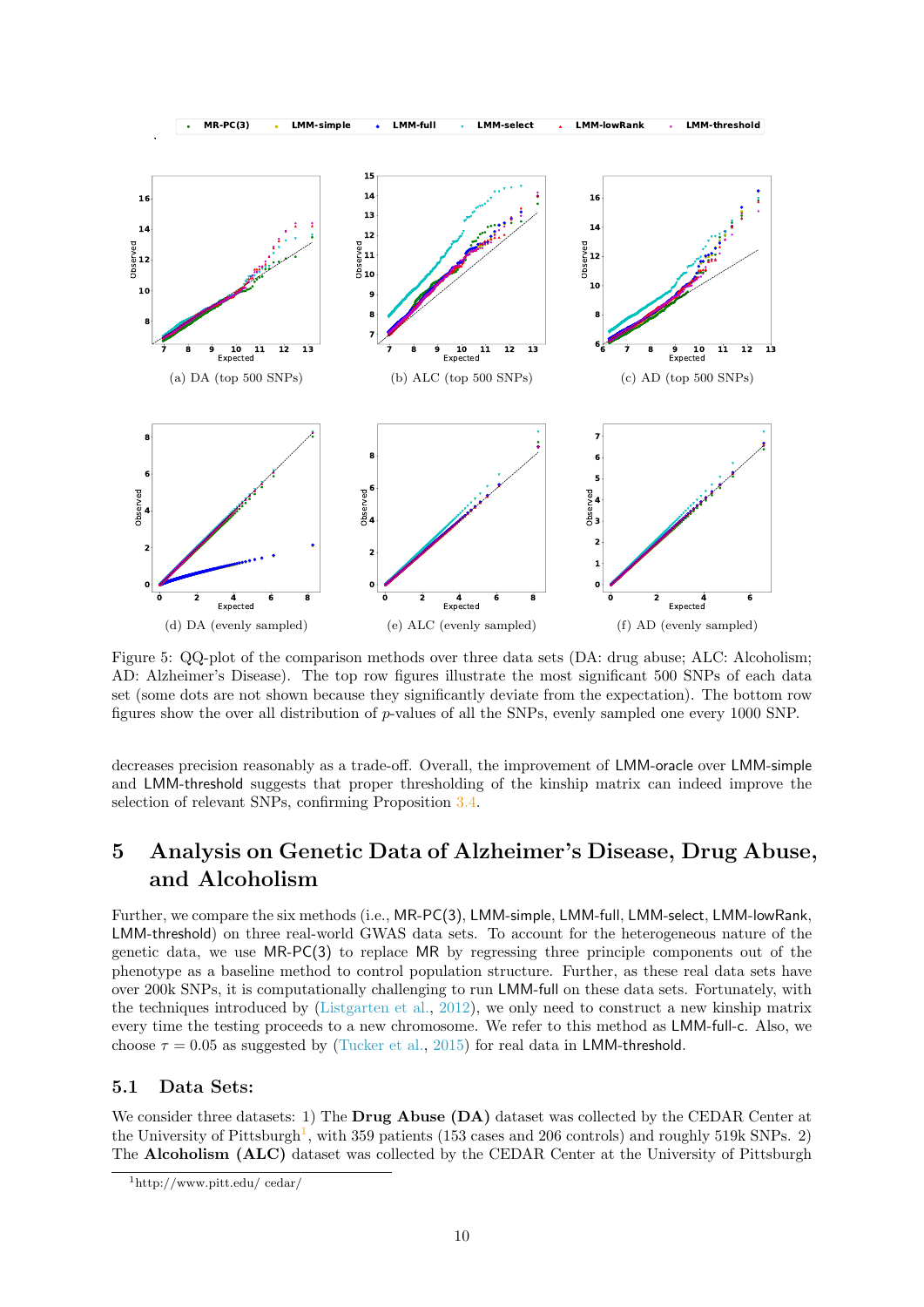with 383 samples (78 cases and 305 controls) and also roughly 519k SNPs. 3) The **Alzheimer's Disease** (AD) dataset was collected from the Alzheimer's Disease Neuroimaging Initiative (ADNI)<sup>[2](#page-10-0)</sup>. We only consider the individuals diagnosed with AD or normal controls. There are 477 individuals (188 cases and 289 controls). There are roughly 257k SNPs. To the best of our knowledge, the subjects of DA and ALC data are collected with family structure in consideration, while the subjects of AD data are not related.

Although there is some overlap between the control group of DA and ALC datasets, there is no overlap between the case groups. We also exclude the SNPs on the X-chromosome following suggestions of previous studies [\(Bertram et al.,](#page-12-3) [2008\)](#page-12-3). Missing values have been imputed as the mode of the corresponding SNPs.

## 5.2 Results:

We tested the six methods on these three datasets with the resulting QQ-plots shown in Figure [5.](#page-9-1) We plot for both the top 500 most significant SNPs (top row) and the SNPs evenly sampled one every 1000 SNP, sorted by  $p$ -value (bottom row). These results interestingly reveal different properties of these methods.

All SNPs (bottom row): Interestingly,  $p$ -values from LMM-select inflate with a large margin, suggesting that conditioning on a subset of the most associative SNPs is insufficient to control the inflation of all the SNPs. The p-values from LMM-lowRank and LMM-threshold stay closely to the expectation. On the other hand, p-values from LMM-simple and LMM-full-c are significantly below the expectation for the DA data set. This difference is impressive because DA is widely considered to be related to environmental factors such as access to drugs and neighborhood influence [\(Jˆedrzejczak,](#page-13-15) [2005;](#page-13-15) [Mennis et al.,](#page-14-15) [2016\)](#page-14-15). This suggests that the differences between LMM-simple, LMM-full-c and LMM-lowRank, LMM-threshold are primarily due to the effects in controlling the environmental confounding factors, similar to what our simulation experiments suggest. Also, we notice the  $p$ -values reported by LMM-simple and LMM-full-c almost always overlap with each other, suggesting whether conditioning on the candidate has a negligible overall impact, which again aligns with our discussions in Theorems [3.1](#page-2-3) and [3.2](#page-3-1) since for these datasets  $p \gg n$ .

Top SNPs (top row): For DA, results from LMM-simple and LMM-full-c cannot be plotted without a significant twist of the figure layout, so we discard these points. The results of LMM-simple and LMMfull-c for DA are not comparable to the rest methods. Generally speaking, we can still see the strong inflation of LMM-select. However, for DA,  $p$ -values from LMM-select are the closest to the expectation. We believe this is because these top SNPs were picked up by the first phase of LMM-select, thus LMMselect conditioned on these SNPs during testing. This property also helps explain that the results of LMM-select tend to fluctuate the most for the top SNPs: the fluctuation may depend on whether LMMselect has selected certain SNPs to condition on (therefore depend on how LMM-select select the SNPs). Again, we can see that LMM-simple and LMM-full-c behave almost exactly the same. Also, LMM-lowRank and LMM-threshold behave quite similarly.

### 5.3 Discussion

In summary of our experiments, we have:

- LMM-simple and LMM-full-c behave surprisingly close even in the real-world data  $(p \gg n)$ , supporting the discussion of Theorem [3.1](#page-2-3) and [3.2.](#page-3-1)
- LMM-lowRank and LMM-threshold perform quite similarly, implying that  $\tau = 0.05$ , as suggested by [\(Tucker et al.,](#page-14-3) [2015\)](#page-14-3), is a reasonably good but maybe not optimal threshold for real-world data, according to the discussion of Proposition [3.4.](#page-4-1)
- For AD and ALC, LMM-simple, LMM-full-c, LMM-lowRank, and LMM-threshold all behave similarly, but for DA, LMM-lowRank and LMM-threshold are significantly better than LMM-simple and LMM-fullc, suggesting the importance of handling environmental confounding factors when such factors exist. On the other hand, when such factors do not exist, it is unnecessary to employ methods that can correct environmental confounding factors.

<span id="page-10-0"></span><sup>2</sup>http://adni.loni.usc.edu/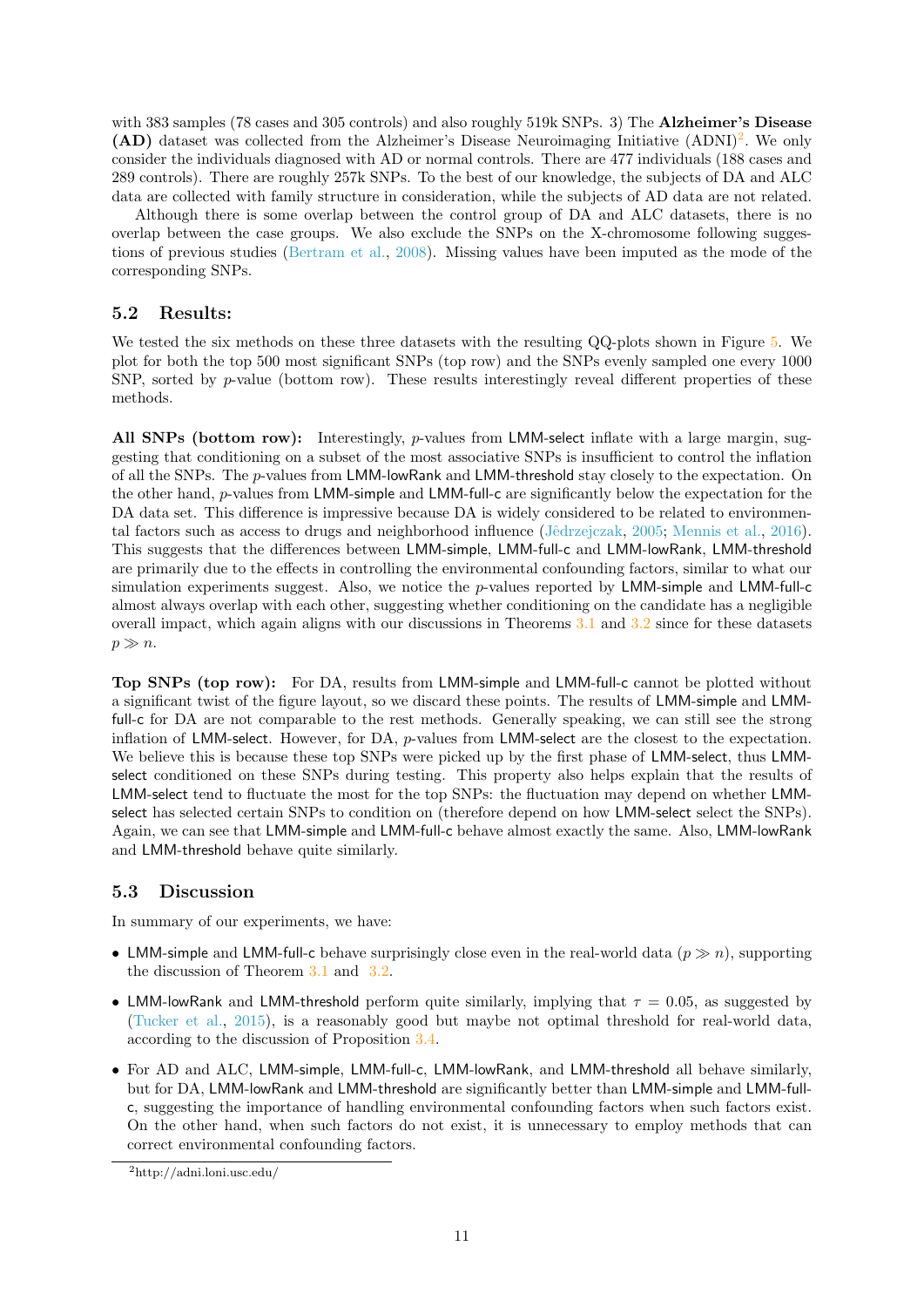We have summarized our discussions in Table [1,](#page-1-0) where " $\checkmark$ "d denotes the method has the marked merit, and "?" denotes that whether LMM-select has that merit depends on how LMM-select selects the SNPs to construct the variance component.

Before we conclude, despite that our focus is the statistical aspects of LMM when applied to GWAS, we would like to devote several pragraph to discuss the practical aspects of the challenge of applying LMM in GWAS.

#### 5.3.1 LMM and Multivariate Regression Methods

Our results highlight the following crucial fact regarding mixed model methods applied to GWAS: While they are effective in controlling false positives in comparison with marginal regression, this improvement is also due to the well-known fact that LMM is essentially equivalent to Bayesian multiple regression (i.e. with Gaussian prior) that controls for the effects introduced by other SNPs as covariates [\(Maldonado,](#page-14-10) [2009;](#page-14-10) [Heckerman,](#page-13-9) [2018\)](#page-13-9).

Several interesting results regarding LMM in GWAS can be explained by this connection. For example, there is a branch of techniques that help to improve the empirical performance of LMM by using a selective subset of SNP that are strongly associated with the trait [\(Listgarten et al.,](#page-13-14) [2012,](#page-13-14) [2013;](#page-13-3) [Wang](#page-15-9) [et al.,](#page-15-9) [2014\)](#page-15-9). For example, [Listgarten et al.](#page-13-14) [\(2012\)](#page-13-14) first used univariate method to select the SNPs that are strongly associated with trait and then used these SNPs to construct the variance component for LMM, leading to better empirical performance (in terms of controlling false positives) than the vanilla LMM set-up introduced in this paper. The connection between LMM and multivariate regression indicates that the empirical improvement may be because these techniques help identify a more accurate set of covariates to regress out from the trait, leading to a more accurate estimation of the effect size of the candidate SNP.

Also, this connection helps address why LMMs seem to consistently outperform marginal regression as a population stratification correction tool—even when population stratification may not always exist. This controversial point has been the subject of substantial debate in the genetics literature and is easily answered by statistical considerations alone [\(Wacholder et al.,](#page-15-7) [2002;](#page-15-7) [Freedman et al.,](#page-13-10) [2004;](#page-13-10) [Wang](#page-15-8) [et al.,](#page-15-8) [2004\)](#page-15-8). In fact, this paper was originally motivated by the observation that LMM can outperform marginal regression in terms of controlling false positives even if there are no explicit confounding factors in the data. These questions can be well answered by the by the fact that LMM behave similarly to multivariate methods.

Further, we can also relate the connection to the widely usage of LMM with the construction of GRM with SNPs less correlated with the SNP of interest *(i.e., to avoid proximal contamination)*. One of the most popular methods is probably to construct the GRM with SNPs that are not in the same chromosome with the SNP of interest, which is usually referred to as Leave-one-chromosome out (LOCO) [\(Yang et al.,](#page-15-3) [2014;](#page-15-3) [Listgarten et al.,](#page-13-14) [2012\)](#page-13-14).

Last but not least, if LMM behaves similarly to a multivariate regression method, then a natural follow-up question will be whether a multivariate regression method can replace LMM in GWAS. According to Kärkkäinen and Sillanpää  $(2012)$ , there is cumulative evidence that multivariate regression methods can capture the genetic relationships between individuals to account for confounding factors such as population stratification without explicitly building the variance component.

#### 5.3.2 Case-control Studies

Our discussion has been limited to quantitative (i.e. continuous) traits since this is the most common model used in the genetics literature. Directly applying the discussed LMM to case-control studies can potentially underestimate the true heritability [\(Golan et al.,](#page-13-17) [2014\)](#page-13-17). Fortunately, when dealing with case-control data, most GWAS studies consider the residual phenotypes, i.e., the residuals after the effect of covariates such as gender or age have been regressed out. This practice is often used in GWAS studies (e.g., [Atwell et al.,](#page-12-4) [2010;](#page-12-4) [Valdar et al.,](#page-14-16) [2006;](#page-14-16) [Liu et al.,](#page-13-18) [2019;](#page-13-18) [Wuttke et al.,](#page-15-10) [2019\)](#page-15-10). Further, although generalized linear mixed models (LMM for binary phenotype) have been extensively studied in the statistics literature, the complexity of the EM algorithm required to solve a generalized LMM seems to be a bottleneck of applying generalized LMM to GWAS. However, some specially designed LMMs have been invented for case-control data (e.g., [Hayeck et al.,](#page-13-19) [2015;](#page-13-19) [Chen et al.,](#page-12-5) [2016\)](#page-12-5).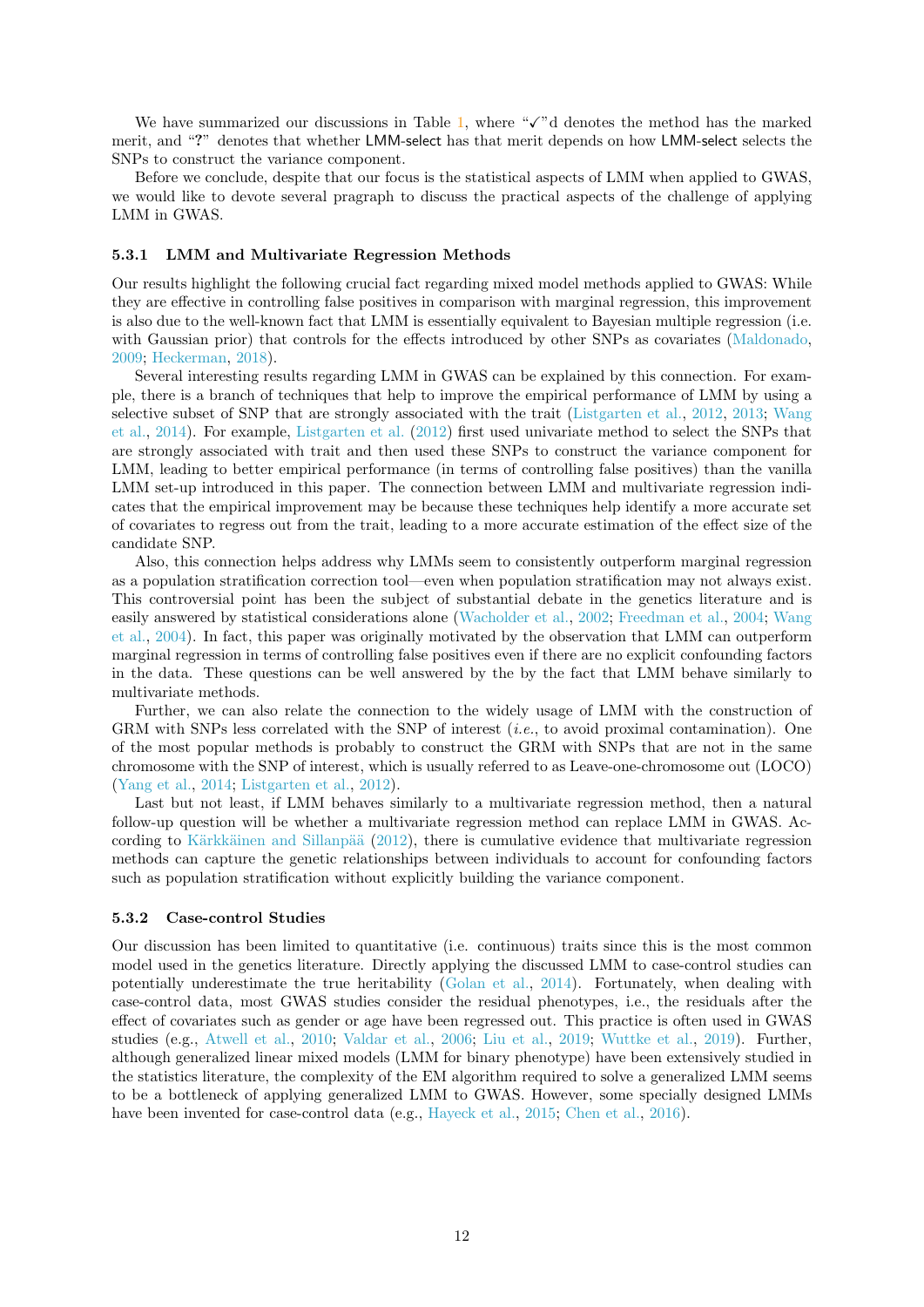#### 5.3.3 Other Modern LMMs for Specific Purposes

Although the scope of this paper is limited to simple (i.e. vanilla) mixed models when applied to GWAS, many more advanced LMMs have been introduced. For example, FarmCPU [\(Liu et al.,](#page-13-20) [2016\)](#page-13-20) iterates through estimation of fixed effect and random effect to improve estimation. Grid-LMM [\(Runcie and](#page-14-17) [Crawford,](#page-14-17) [2019\)](#page-14-17) is introduced to fit multiple sources of variance components. lme4qtl [\(Ziyatdinov et al.,](#page-15-11) [2018\)](#page-15-11) introduces the flexibility of building custom variance components for LMM. REMMA [\(Ning et al.,](#page-14-18) [2018\)](#page-14-18) and MAPIT [\(Crawford et al.,](#page-12-6) [2017\)](#page-12-6) extends LMM for estimating epistasis and marginal epistasis respectively. There are also numerous methods incorporating various types of regularization such as the Lasso and other structured regularizers [\(Rakitsch et al.,](#page-14-19) [2012;](#page-14-19) [Wang et al.,](#page-15-12) [2019a,](#page-15-12)[b\)](#page-15-13).

## 6 Conclusion

In this paper, we focused on the tradeoffs of LMMs when applied to GWAS. We first studied whether it is crucial to include the candidate SNP into the construction of the kinship matrix, and then we study the effectiveness of estimating the variance component of confounding factors.

Finally, we have open-sourced a Python package<sup>[3](#page-12-7)</sup> that includes all the major LMMs that are discussed throughout this paper. We hope that this tool will prove useful both for practitioners using these methods on real data, and also to enable future methodological research on mixed models and GWAS.

### Acknowledgments

The authors would like to thank Steven Knopf and Dr. Michael M. Vanyukov from University of Pittsburgh for instructions in using the Alcoholism and Drug Abuse data. This work is supported by the National Institutes of Health grants R01-GM093156 and P30-DA035778. Data collection and sharing for this project was funded by the Alzheimer's Disease Neuroimaging Initiative (ADNI) (National Institutes of Health Grant U01 AG024904) and DOD ADNI (Department of Defense award number W81XWH-12- 2-0012).

## References

- <span id="page-12-4"></span>S. Atwell, Y. S. Huang, B. J. Vilhjálmsson, G. Willems, M. Horton, Y. Li, D. Meng, A. Platt, A. M. Tarone, T. T. Hu, et al. Genome-wide association study of 107 phenotypes in arabidopsis thaliana inbred lines. Nature, 465(7298):627, 2010.
- <span id="page-12-1"></span>S.-A. Bacanu, B. Devlin, and K. Roeder. Association studies for quantitative traits in structured populations. Genetic epidemiology, 22(1):78–93, 2002.
- <span id="page-12-8"></span>Z. D. Bai. Methodologies in spectral analysis of large dimensional random matrices, a review. In Advances In Statistics, pages 174–240. World Scientific, 2008.
- <span id="page-12-2"></span>Y. Benjamini and Y. Hochberg. Controlling the false discovery rate: a practical and powerful approach to multiple testing. Journal of the royal statistical society. Series B (Methodological), pages 289–300, 1995.
- <span id="page-12-3"></span>L. Bertram, C. Lange, K. Mullin, M. Parkinson, M. Hsiao, M. F. Hogan, B. M. Schjeide, B. Hooli, J. DiVito, I. Ionita, et al. Genome-wide association analysis reveals putative alzheimer's disease susceptibility loci in addition to apoe. The American Journal of Human Genetics, 83(5):623–632, 2008.
- <span id="page-12-0"></span>A. Bonnet. Heritability estimation in case-control studies. Electron. J. Statist., 12(1):1662–1716, 2018. doi: 10.1214/18-EJS1424. URL <https://doi.org/10.1214/18-EJS1424>.
- <span id="page-12-5"></span>H. Chen, C. Wang, M. P. Conomos, A. M. Stilp, Z. Li, T. Sofer, A. A. Szpiro, W. Chen, J. M. Brehm, J. C. Celedón, et al. Control for population structure and relatedness for binary traits in genetic association studies via logistic mixed models. The American Journal of Human Genetics, 98(4):653–666, 2016.
- <span id="page-12-6"></span>L. Crawford, P. Zeng, S. Mukherjee, and X. Zhou. Detecting epistasis with the marginal epistasis test in genetic mapping studies of quantitative traits.  $PLoS$  genetics, 13(7):e1006869, 2017.

<span id="page-12-7"></span><sup>3</sup><https://github.com/HaohanWang/LMM-Python>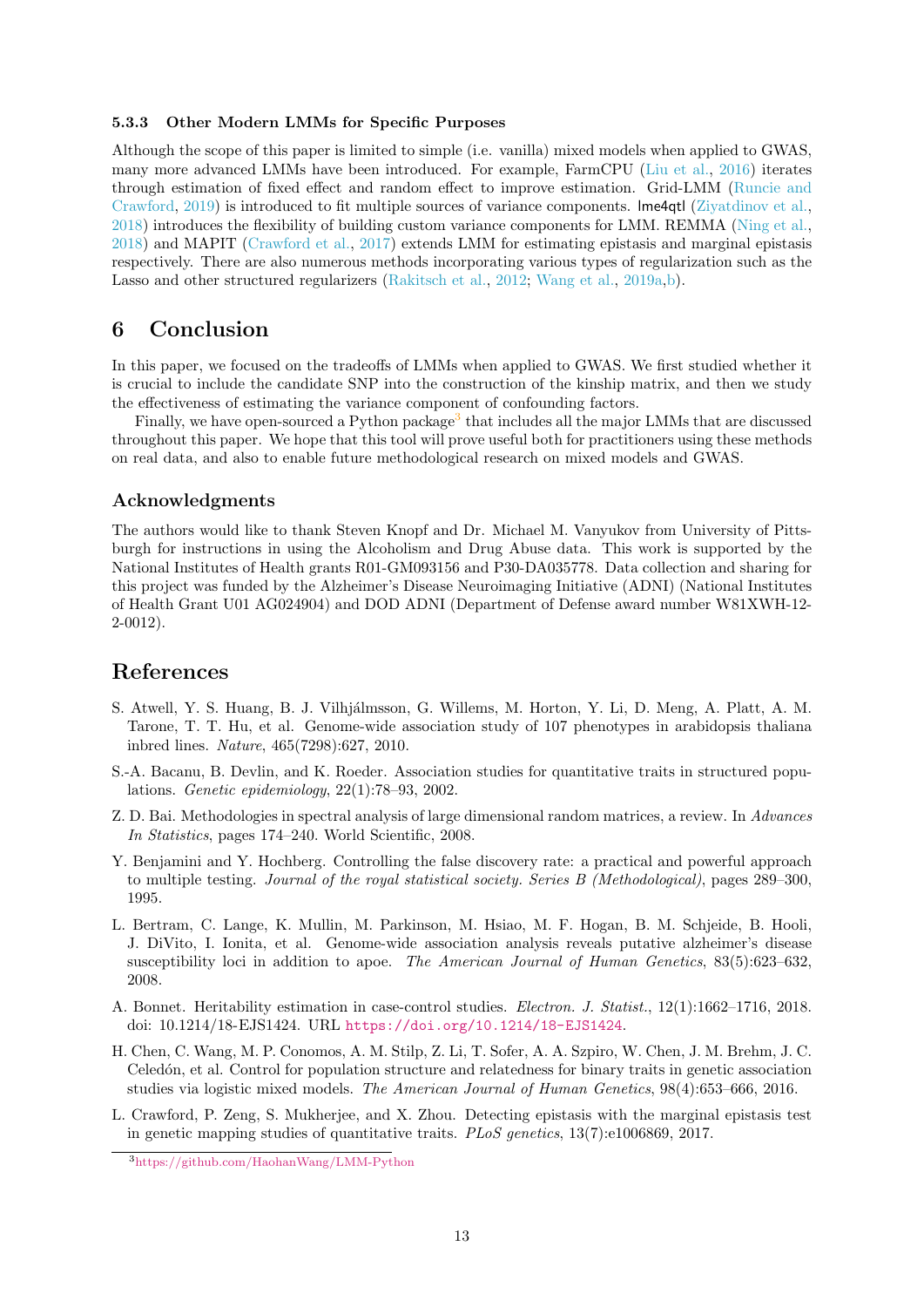- <span id="page-13-4"></span>G. de los Campos, D. Sorensen, and D. Gianola. Genomic heritability: what is it? PLoS genetics, 11 (5):e1005048, 2015.
- <span id="page-13-11"></span>B. Devlin and K. Roeder. Genomic control for association studies. Biometrics, 55(4):997–1004, 1999.
- <span id="page-13-12"></span>B. Devlin, K. Roeder, and L. Wasserman. Genomic control, a new approach to genetic-based association studies. Theoretical population biology, 60(3):155–166, 2001.
- <span id="page-13-5"></span>L. H. Dicker and M. A. Erdogdu. Maximum likelihood for variance estimation in high-dimensional linear models. In Artificial Intelligence and Statistics, pages 159–167, 2016.
- <span id="page-13-10"></span>M. L. Freedman, D. Reich, K. L. Penney, G. J. McDonald, A. A. Mignault, N. Patterson, S. B. Gabriel, E. J. Topol, J. W. Smoller, C. N. Pato, et al. Assessing the impact of population stratification on genetic association studies. Nature genetics, 36(4):388, 2004.
- <span id="page-13-17"></span>D. Golan, E. S. Lander, and S. Rosset. Measuring missing heritability: inferring the contribution of common variants. Proceedings of the National Academy of Sciences, 111(49):E5272–E5281, 2014.
- <span id="page-13-21"></span>Q. Guo, C. Zhang, Y. Zhang, and H. Liu. An efficient svd-based method for image denoising. IEEE transactions on Circuits and Systems for Video Technology, 26(5):868–880, 2015.
- <span id="page-13-7"></span>T. Haldar and S. Ghosh. Effect of population stratification on false positive rates of population-based association analyses of quantitative traits. Annals of human genetics, 76(3):237–245, 2012.
- <span id="page-13-19"></span>T. J. Hayeck, N. A. Zaitlen, P.-R. Loh, B. Vilhjalmsson, S. Pollack, A. Gusev, J. Yang, G.-B. Chen, M. E. Goddard, P. M. Visscher, et al. Mixed model with correction for case-control ascertainment increases association power. The American Journal of Human Genetics, 96(5):720–730, 2015.
- <span id="page-13-9"></span>D. Heckerman. Accounting for hidden common causes when inferring cause and effect from observational data. arXiv preprint arXiv:1801.00727, 2018.
- <span id="page-13-13"></span>G. E. Hoffman. Correcting for population structure and kinship using the linear mixed model: theory and extensions. PLoS One, 8(10):e75707, 2013.
- <span id="page-13-15"></span>M. Jêdrzejczak. Family and environmental factors of drug addiction among young recruits. Military medicine, 170(8):688–690, 2005.
- <span id="page-13-6"></span>J. Jiang, C. Li, D. Paul, C. Yang, H. Zhao, et al. On high-dimensional misspecified mixed model analysis in genome-wide association study. The Annals of Statistics, 44(5):2127–2160, 2016.
- <span id="page-13-0"></span>H. M. Kang, N. A. Zaitlen, C. M. Wade, A. Kirby, D. Heckerman, M. J. Daly, and E. Eskin. Efficient control of population structure in model organism association mapping. Genetics, 178(3):1709–1723, 2008.
- <span id="page-13-1"></span>H. M. Kang, J. H. Sul, N. A. Zaitlen, S.-y. Kong, N. B. Freimer, C. Sabatti, E. Eskin, et al. Variance component model to account for sample structure in genome-wide association studies. Nature genetics, 42(4):348–354, 2010.
- <span id="page-13-16"></span>H. P. Kärkkäinen and M. J. Sillanpää. Robustness of bayesian multilocus association models to cryptic relatedness. Annals of human genetics, 76(6):510–523, 2012.
- <span id="page-13-2"></span>A. Korte, B. J. Vilhjálmsson, V. Segura, A. Platt, Q. Long, and M. Nordborg. A mixed-model approach for genome-wide association studies of correlated traits in structured populations. Nature genetics, 44 (9):1066–1071, 2012.
- <span id="page-13-8"></span>C. Lippert, J. Listgarten, Y. Liu, C. M. Kadie, R. I. Davidson, and D. Heckerman. Fast linear mixed models for genome-wide association studies. Nature methods, 8(10):833–835, 2011.
- <span id="page-13-14"></span>J. Listgarten, C. Lippert, C. M. Kadie, R. I. Davidson, E. Eskin, and D. Heckerman. Improved linear mixed models for genome-wide association studies. Nature methods, 9(6):525–526, 2012.
- <span id="page-13-3"></span>J. Listgarten, C. Lippert, and D. Heckerman. Fast-lmm-select for addressing confounding from spatial structure and rare variants. Nature Genetics, 45(5):470–471, 2013.
- <span id="page-13-18"></span>M. Liu, Y. Jiang, R. Wedow, Y. Li, D. M. Brazel, F. Chen, G. Datta, J. Davila-Velderrain, D. McGuire, C. Tian, et al. Association studies of up to 1.2 million individuals yield new insights into the genetic etiology of tobacco and alcohol use. Nature genetics, 51(2):237, 2019.
- <span id="page-13-20"></span>X. Liu, M. Huang, B. Fan, E. S. Buckler, and Z. Zhang. Iterative usage of fixed and random effect models for powerful and efficient genome-wide association studies. PLoS genetics, 12(2):e1005767, 2016.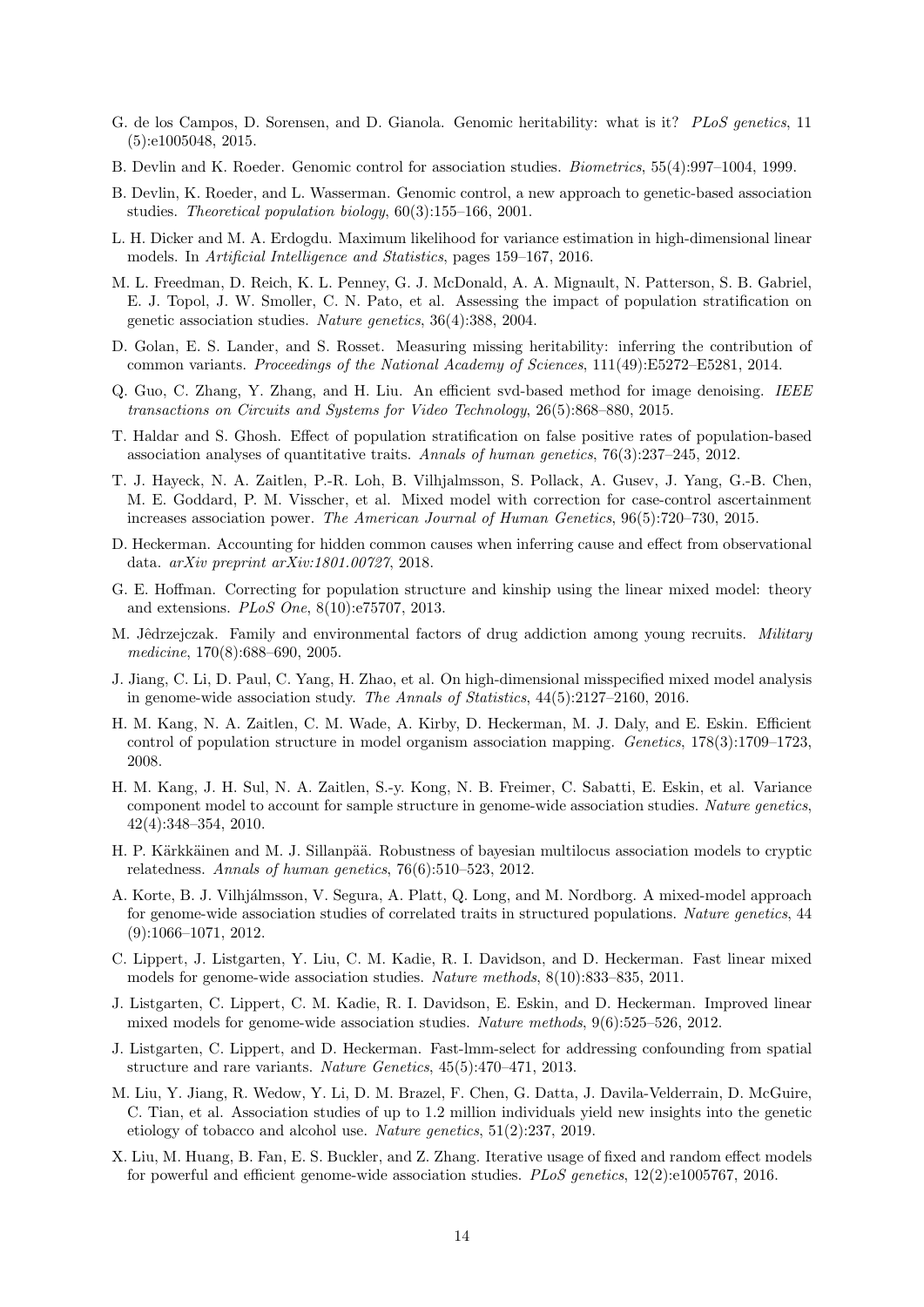- <span id="page-14-2"></span>P.-R. Loh, G. Tucker, B. K. Bulik-Sullivan, B. J. Vilhjalmsson, H. K. Finucane, R. M. Salem, D. I. Chasman, P. M. Ridker, B. M. Neale, B. Berger, et al. Efficient bayesian mixed-model analysis increases association power in large cohorts. Nature genetics, 47(3):284–290, 2015.
- <span id="page-14-10"></span>Y. M. Maldonado. Mixed models, posterior means and penalized least-squares. Lecture Notes-Monograph Series, pages 216–236, 2009.
- <span id="page-14-15"></span>J. Mennis, G. Stahler, and M. Mason. Risky substance use environments and addiction: a new frontier for environmental justice research. International journal of environmental research and public health, 13(6):607, 2016.
- <span id="page-14-18"></span>C. Ning, D. Wang, H. Kang, R. Mrode, L. Zhou, S. Xu, and J.-F. Liu. A rapid epistatic mixed-model association analysis by linear retransformations of genomic estimated values. Bioinformatics, 34(11): 1817–1825, 2018.
- <span id="page-14-11"></span>N. Patterson, A. L. Price, and D. Reich. Population structure and eigenanalysis. *PLoS genetics*, 2(12): e190, 2006.
- <span id="page-14-8"></span>A. Pazokitoroudi, Y. Wu, K. S. Burch, K. Hou, A. Zhou, B. Pasaniuc, and S. Sankararaman. Efficient variance components analysis across millions of genomes. bioRxiv, page 522003, 2020.
- <span id="page-14-14"></span>B. Peng and M. Kimmel. simupop: a forward-time population genetics simulation environment. Bioinformatics, 21(18):3686–3687, 2005.
- <span id="page-14-19"></span>B. Rakitsch, C. Lippert, O. Stegle, and K. Borgwardt. A lasso multi-marker mixed model for association mapping with population structure correction. Bioinformatics, 29(2):206–214, 2012.
- <span id="page-14-17"></span>D. E. Runcie and L. Crawford. Fast and flexible linear mixed models for genome-wide genetics. PLoS genetics, 15(2):e1007978, 2019.
- <span id="page-14-6"></span>S. Sankararaman. Fast estimation of genetic correlation for biobank-scale data. In Research in Computational Molecular Biology, page 322. Springer, 2019.
- <span id="page-14-7"></span>A. Schwartzman, A. J. Schork, R. Zablocki, W. K. Thompson, et al. A simple, consistent estimator of snp heritability from genome-wide association studies. The Annals of Applied Statistics, 13(4):2509–2538, 2019.
- <span id="page-14-0"></span>V. Segura, B. J. Vilhjálmsson, A. Platt, A. Korte, Ü. Seren, Q. Long, and M. Nordborg. An efficient multilocus mixed-model approach for genome-wide association studies in structured populations. Nature genetics, 44(7):825–830, 2012.
- <span id="page-14-13"></span>N. Siva. 1000 genomes project, 2008.
- <span id="page-14-4"></span>D. Steinsaltz, A. Dahl, and K. W. Wachter. Statistical properties of simple random-effects models for genetic heritability. Electron. J. Statist., 12(1):321–358, 2018. doi: 10.1214/17-EJS1386. URL <https://doi.org/10.1214/17-EJS1386>.
- <span id="page-14-5"></span>S. Sun, J. Zhu, S. Mozaffari, C. Ober, M. Chen, and X. Zhou. Heritability estimation and differential analysis of count data with generalized linear mixed models in genomic sequencing studies. *Bioinfor*matics, 35(3):487–496, 2018.
- <span id="page-14-1"></span>G. R. Svishcheva, T. I. Axenovich, N. M. Belonogova, C. M. van Duijn, and Y. S. Aulchenko. Rapid variance components-based method for whole-genome association analysis. Nature genetics, 44(10): 1166–1170, 2012.
- <span id="page-14-9"></span>W. A. Thompson et al. The problem of negative estimates of variance components. The Annals of Mathematical Statistics, 33(1):273–289, 1962.
- <span id="page-14-20"></span>J. A. Tropp et al. An introduction to matrix concentration inequalities. Foundations and Trends® in Machine Learning, 8(1-2):1–230, 2015.
- <span id="page-14-3"></span>G. Tucker, P.-R. Loh, I. M. MacLeod, B. J. Hayes, M. E. Goddard, B. Berger, and A. L. Price. Twovariance-component model improves genetic prediction in family datasets. The American Journal of Human Genetics, 97(5):677–690, 2015.
- <span id="page-14-16"></span>W. Valdar, L. C. Solberg, D. Gauguier, S. Burnett, P. Klenerman, W. O. Cookson, M. S. Taylor, J. N. P. Rawlins, R. Mott, and J. Flint. Genome-wide genetic association of complex traits in heterogeneous stock mice. Nature genetics, 38(8):879, 2006.
- <span id="page-14-12"></span>B. J. Vilhjálmsson and M. Nordborg. The nature of confounding in genome-wide association studies.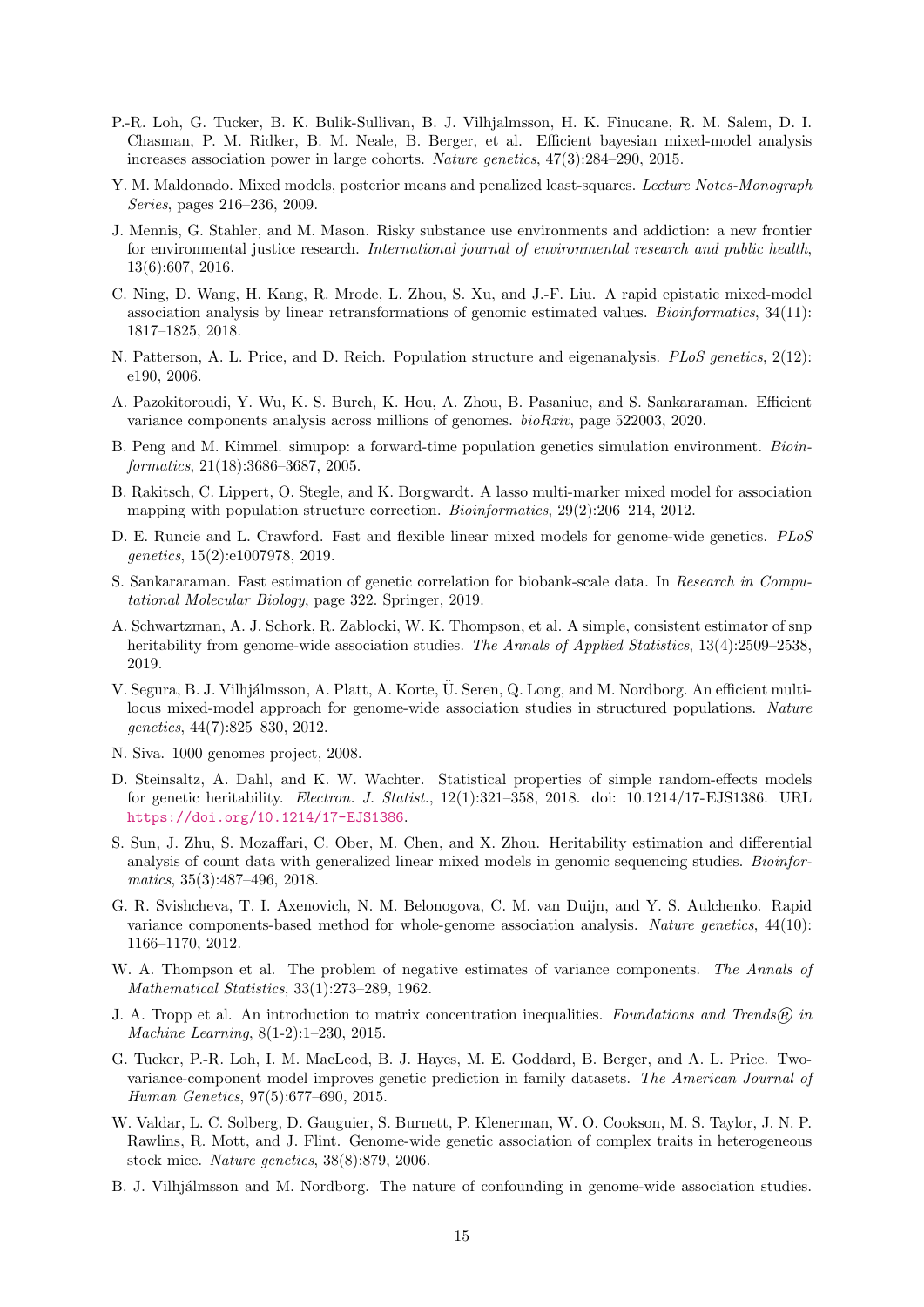Nature Reviews Genetics, 14(1):1–2, 2013.

- <span id="page-15-7"></span>S. Wacholder, N. Rothman, and N. Caporaso. Counterpoint: bias from population stratification is not a major threat to the validity of conclusions from epidemiological studies of common polymorphisms and cancer. Cancer Epidemiology and Prevention Biomarkers, 11(6):513–520, 2002.
- <span id="page-15-4"></span>H. Wang, B. Aragam, and E. P. Xing. Variable selection in heterogeneous datasets: A truncated-rank sparse linear mixed model with applications to genome-wide association studies. *Bioinformatics and* Biomedicine (BIBM), 2017 IEEE International Conference on, 2017.
- <span id="page-15-12"></span>H. Wang, C. Lu, W. Wu, and E. P. Xing. Graph-structured sparse mixed models for genetic association with confounding factors correction. submitted, 2019a.
- <span id="page-15-13"></span>H. Wang, F. Pei, M. M. Vanyukov, I. Bahar, W. Wu, and E. P. Xing. Coupled mixed model for joint genetic analysis of complex disorders with two independently collected data sets. bioRxiv, 2019b. doi: 10.1101/336727.
- <span id="page-15-9"></span>Q. Wang, F. Tian, Y. Pan, E. S. Buckler, and Z. Zhang. A super powerful method for genome wide association study. PloS one, 9(9):e107684, 2014.
- <span id="page-15-8"></span>Y. Wang, R. Localio, and T. R. Rebbeck. Evaluating bias due to population stratification in case-control association studies of admixed populations. Genetic Epidemiology: The Official Publication of the International Genetic Epidemiology Society, 27(1):14–20, 2004.
- <span id="page-15-6"></span>Y. Wu and S. Sankararaman. A scalable estimator of snp heritability for biobank-scale data. *Bioinfor*matics, 34(13):i187–i194, 2018.
- <span id="page-15-10"></span>M. Wuttke, Y. Li, M. Li, K. B. Sieber, M. F. Feitosa, M. Gorski, A. Tin, L. Wang, A. Y. Chu, A. Hoppmann, et al. A catalog of genetic loci associated with kidney function from analyses of a million individuals. Nature genetics, 51(6):957, 2019.
- <span id="page-15-2"></span>J. Yang, B. Benyamin, B. P. McEvoy, S. Gordon, A. K. Henders, D. R. Nyholt, P. A. Madden, A. C. Heath, N. G. Martin, G. W. Montgomery, et al. Common snps explain a large proportion of the heritability for human height. Nature genetics,  $42(7)$ :565–569, 2010.
- <span id="page-15-3"></span>J. Yang, N. A. Zaitlen, M. E. Goddard, P. M. Visscher, and A. L. Price. Advantages and pitfalls in the application of mixed-model association methods. Nature genetics, 46(2):100–106, 2014.
- <span id="page-15-0"></span>J. Yu, G. Pressoir, W. H. Briggs, I. V. Bi, M. Yamasaki, J. F. Doebley, M. D. McMullen, B. S. Gaut, D. M. Nielsen, J. B. Holland, et al. A unified mixed-model method for association mapping that accounts for multiple levels of relatedness. Nature genetics, 38(2):203–208, 2006.
- <span id="page-15-5"></span>X. Zhou. A unified framework for variance component estimation with summary statistics in genome-wide association studies. The annals of applied statistics, 11(4):2027, 2017.
- <span id="page-15-1"></span>X. Zhou and M. Stephens. Genome-wide efficient mixed-model analysis for association studies. Nature genetics, 44(7):821–824, 2012.
- <span id="page-15-11"></span>A. Ziyatdinov, M. Vázquez-Santiago, H. Brunel, A. Martinez-Perez, H. Aschard, and J. M. Soria. lme4qtl: linear mixed models with flexible covariance structure for genetic studies of related individuals. BMC bioinformatics, 19(1):68, 2018.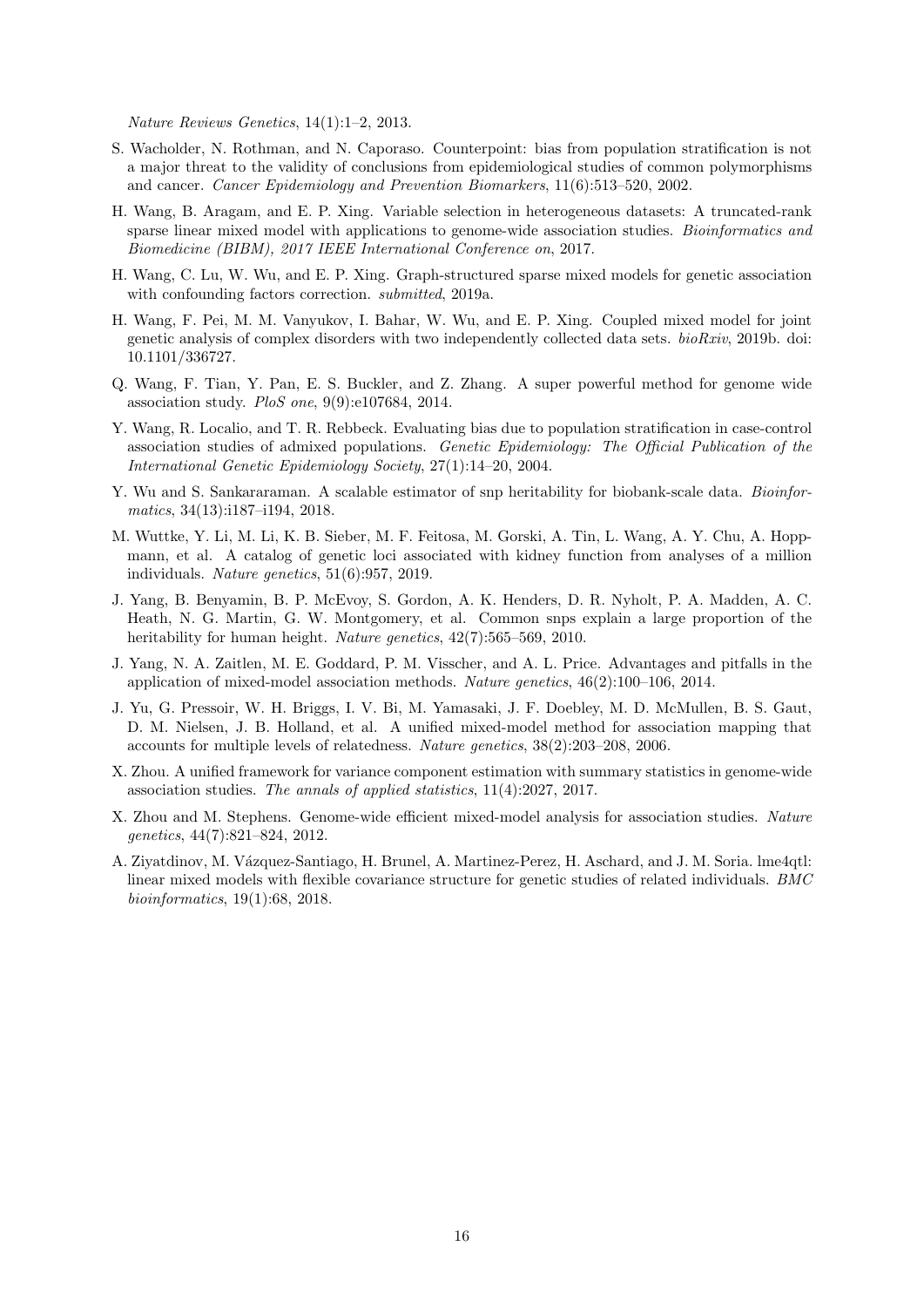## S1 Proof of Theorem 3.1

The proof of Theorem 3.1 mainly involves the following two lemmas:

**Lemma S1.1.** For all  $s > 0$ ,  $\widehat{\beta}(\mathbf{K}; s) = \widehat{\beta}(\mathbf{K}'; s)$  where  $\mathbf{K} = \frac{1}{n}$  $\frac{1}{n}$ **ZZ**<sup>T</sup> and **K**<sup> $\prime$ </sup> =  $\frac{1}{n}$  $\frac{1}{n}[\mathbf{Z},\mathbf{x}][\mathbf{Z},\mathbf{x}]^T$ *Proof.* With  $\mathbf{K} = \frac{1}{\cdot}$  $\frac{1}{n}$ **ZZ**<sup>T</sup>, and **K**<sup>'</sup> =  $\frac{1}{n}$  $\frac{1}{n}[\mathbf{Z}, \mathbf{x}][\mathbf{Z}, \mathbf{x}]^T = \frac{1}{n}$  $\frac{1}{n}$ **ZZ**<sup>T</sup> +  $\frac{1}{n}$  $\frac{1}{n}$ **xx**<sup>T</sup>, with Sherman-Morrison Formula,  $\mathbf{M}^{\prime}=(\mathbf{M}^{-1}+\frac{1}{\mathbf{\sigma}}% -\frac{1}{\mathbf{\sigma}}\mathbf{M}^{-1})\mathbf{M}^{-1}$  $\frac{1}{n}$ **xx**<sup>T</sup> $)$ <sup>-1</sup>  $= n(nM^{-1} + xx^T)^{-1}$  $=n(\frac{1}{n})$  $\frac{1}{n}M \frac{1}{n}$ Mxx<sup>T</sup>M  $\frac{n^{12}+1}{1+\frac{1}{n}\mathbf{x}^T\mathbf{M}\mathbf{x}}$  $= \mathbf{M} - n \frac{\mathbf{M} \mathbf{x} \mathbf{x}^T \mathbf{M}}{T \mathbf{M}}$  $n + \mathbf{x}^T \mathbf{M} \mathbf{x}$ where  $\mathbf{M} = (s\mathbf{I} + \frac{1}{s})$  $\frac{1}{n}\mathbf{Z}\mathbf{Z}^T)^{-1}$  and  $\mathbf{M}' = (s\mathbf{I} + \frac{1}{n})$  $\frac{1}{n}$ **zz**<sup>*T*</sup> +  $\frac{1}{n}$  $\frac{1}{n}$ **xx**<sup>T</sup> $)$ <sup>-1</sup>. Now we have:  $\widehat{\beta}(\textbf{K}';s) = \frac{\textbf{x}^T \textbf{M}' \textbf{y}}{\textbf{x}^T \textbf{M}' \textbf{x}}$  $\mathbf{x}^T \mathbf{M}' \mathbf{x}$ n

$$
\mathbf{x}^{T} \mathbf{M}'\mathbf{x}
$$
\n
$$
= \frac{\mathbf{x}^{T} \mathbf{M} \mathbf{y} - \frac{n}{n + \mathbf{x}^{T} \mathbf{M} \mathbf{x}} (\mathbf{x}^{T} \mathbf{M} \mathbf{x} \mathbf{x}^{T} \mathbf{M} \mathbf{y})}{\mathbf{x}^{T} \mathbf{M} \mathbf{x} - \frac{n}{n + \mathbf{x}^{T} \mathbf{M} \mathbf{x}} (\mathbf{x}^{T} \mathbf{M} \mathbf{x} \mathbf{x}^{T} \mathbf{M} \mathbf{x})}
$$
\n
$$
= \frac{\mathbf{x}^{T} \mathbf{M} \mathbf{y} (\frac{n + (1 - n) \mathbf{x}^{T} \mathbf{M} \mathbf{x}}{n + \mathbf{x}^{T} \mathbf{M} \mathbf{x}})}{\mathbf{x}^{T} \mathbf{M} \mathbf{x} (\frac{n + (1 - n) \mathbf{x}^{T} \mathbf{M} \mathbf{x}}{n + \mathbf{x}^{T} \mathbf{M} \mathbf{x}})}
$$
\n
$$
= \frac{\mathbf{x}^{T} \mathbf{M} \mathbf{y}}{\mathbf{x}^{T} \mathbf{M} \mathbf{x}} = \hat{\beta}(\mathbf{K}; s)
$$

Lemma S1.2. For any  $\Delta \geq -s$ ,

$$
\frac{1+\sigma_{\min}(s)\Delta}{1+\sigma_{\max}(s)\Delta} \leq \frac{\hat{\beta}(\mathbf{ZZ}^T;s+\Delta)}{\hat{\beta}(\mathbf{ZZ}^T;s)} \leq \frac{1+\sigma_{\max}(s)\Delta}{1+\sigma_{\min}(s)\Delta},
$$

*Proof.* We only consider the case  $\hat{\beta}(\mathbf{Z}\mathbf{Z}^T; s)$ , the other case can be derived following the same procedure. We start with  $\hat{\beta}(\mathbf{Z}\mathbf{Z}^T;s) = \frac{\mathbf{x}^T \mathbf{M} \mathbf{y}}{T \mathbf{M}}$  $\frac{\mathbf{x}^T \mathbf{M} \mathbf{y}}{\mathbf{x}^T \mathbf{M} \mathbf{x}}$  where  $\mathbf{M} = (s\mathbf{I} + \frac{1}{n})$  $\frac{1}{n}\mathbf{Z}\mathbf{Z}^T$ )<sup>-1</sup>, and  $\mathbf{M}' = (\mathbf{M}^{-1} + \Delta \mathbf{I})^{-1}$ , so we have:

$$
\hat{\beta}(\mathbf{Z}\mathbf{Z}^T; s + \Delta) = \frac{\mathbf{x}^T \mathbf{M}' \mathbf{y}}{\mathbf{x}^T \mathbf{M}' \mathbf{x}}
$$

Due to the construction of M, we conveniently have the following equations hold through singular value decomposition:

$$
\mathbf{M} = \mathbf{U}\mathbf{S}\mathbf{V}^T, \text{ where } \mathbf{V} = \mathbf{U}
$$

$$
\mathbf{M}' = \mathbf{U}\mathbf{S}'\mathbf{V}^T, \text{ where } \mathbf{S}' = (\mathbf{S}^{-1} + \Delta \mathbf{I})^{-1}
$$

and  $\mathbf{S}_{\text{max}} \leq 1/\delta$ .

Further, we introduce the notations of **r** and **t** for convenience, where  $\mathbf{r} = \mathbf{V}^T x$  and  $\mathbf{t} = \mathbf{V}^T y$ .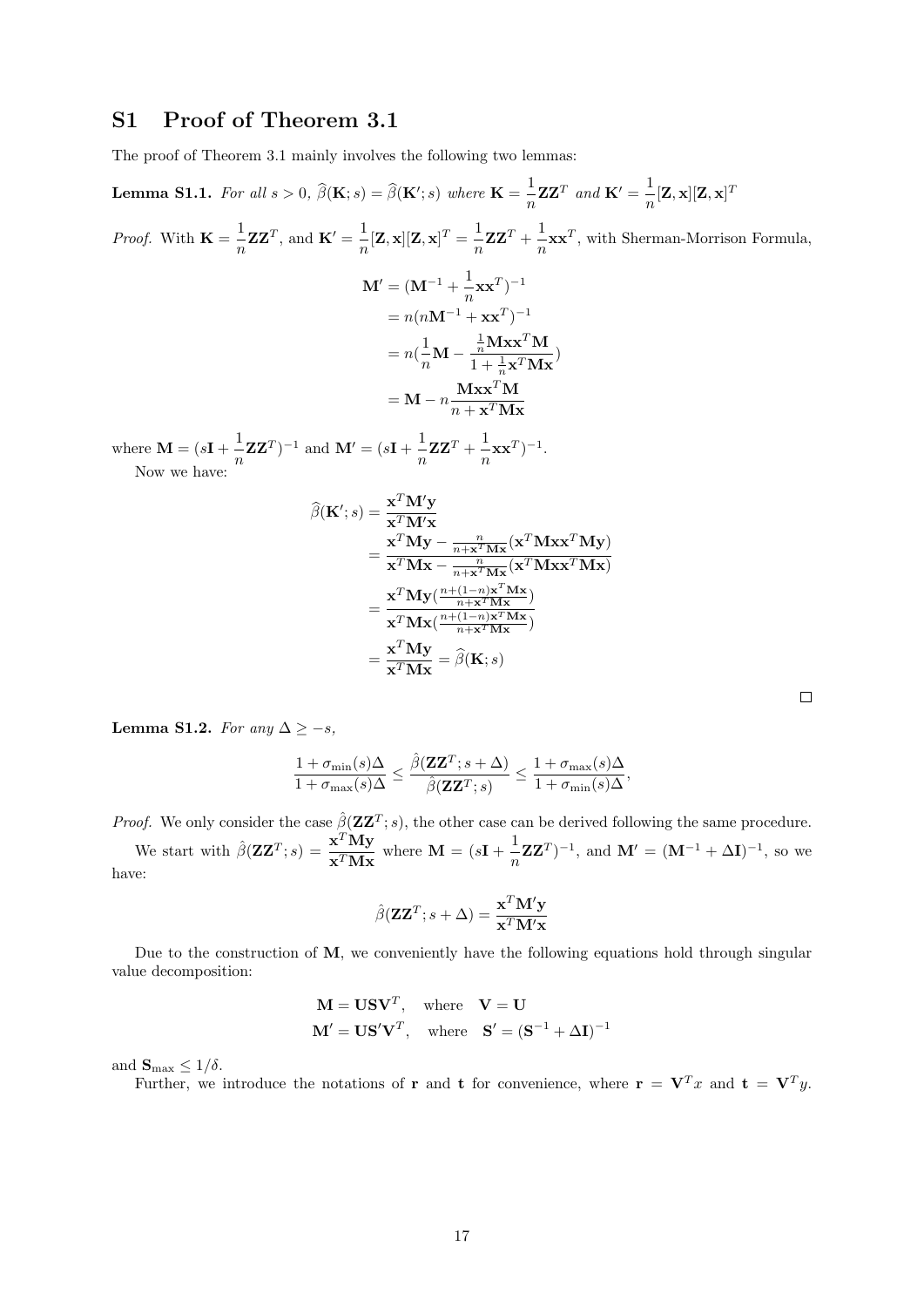Therefore, we have:

$$
\hat{\beta}(\mathbf{Z}\mathbf{Z}^T; s + \Delta) = \frac{\mathbf{x}^T \mathbf{M}' \mathbf{y}}{\mathbf{x}^T \mathbf{M}' \mathbf{x}} = \frac{\sum_i \mathbf{r}_i^T \mathbf{S}'_i \mathbf{t}}{\sum_i \mathbf{r}_i^T \mathbf{S}'_i \mathbf{r}}
$$

$$
= \frac{\sum_i \mathbf{r}_i^T \frac{1}{1/\mathbf{S}_i + \Delta} \mathbf{t}_i}{\sum_i \mathbf{r}_i^T \frac{1}{1/\mathbf{S}_i + \Delta} \mathbf{r}_i}
$$

$$
= \frac{\sum_i \frac{\mathbf{r}_i^T \mathbf{S}_i \mathbf{t}_i}{1 + \Delta \mathbf{S}_i}}{\sum_i \frac{\mathbf{r}_i^T \mathbf{S}_i \mathbf{r}_i}{1 + \Delta \mathbf{S}_i}}
$$

We extract the term  $1 + \Delta S_i$  out from both numerator and denominator, and we have:

$$
\frac{1+\Delta \mathbf{S}_{i}|_{\min}}{1+\Delta \mathbf{S}_{i}|_{\max}} \hat{\beta}(\mathbf{Z}\mathbf{Z}^{T}; s) \leq \hat{\beta}(\mathbf{Z}\mathbf{Z}^{T}; s + \Delta) \leq \frac{1+\Delta \mathbf{S}_{i}|_{\max}}{1+\Delta \mathbf{S}_{i}|_{\min}} \hat{\beta}(\mathbf{Z}\mathbf{Z}^{T}; s),
$$

where  $1 + \Delta S_i|_{\text{min}}$  (or  $1 + \Delta S_i|_{\text{max}}$ ) denotes the minimum (or maximum) value of  $1 + \Delta S_i$ . Due to the construction of M, we have  $0 < S_i \le 1/s$ , so for any  $\Delta > -s$ , we have  $1 + \Delta S_i > 0$  for any i. In other words, we have  $1 + \Delta S_i > 0$  monotonically increasing as a function of  $S_i$  for any  $\Delta > -s$ .

Therefore, for any  $\Delta > -s$ , we have:

$$
\frac{1 + \Delta \sigma_{\min}(s)}{1 + \Delta \sigma_{\max}(s)} \hat{\beta}(\mathbf{Z} \mathbf{Z}^T; s) \le \hat{\beta}(\mathbf{Z} \mathbf{Z}^T; s + \Delta) \le \frac{1 + \Delta \sigma_{\max}(s)}{1 + \Delta \sigma_{\min}(s)} \hat{\beta}(\mathbf{Z} \mathbf{Z}^T; s)
$$

Combining the two Lemmas above will lead us to (8). We sketch the argument here. In Theorem 1, we need to require  $\Delta > -\delta(\mathbf{Z}\mathbf{Z}^T)$  to align with the condition  $\Delta > -s$  in Lemma S1.2. Consider the case  $\hat{\beta}(\mathbf{Z}\mathbf{Z}^T) > 0$ . After rearranging the terms, we have:

$$
\frac{\hat{\beta}(\mathbf{ZZ}^T + \mathbf{x}\mathbf{x}^T)}{\hat{\beta}(\mathbf{ZZ}^T)} \le \frac{1 + \Delta \sigma_{\max}}{1 + \Delta \sigma_{\min}}.\tag{9}
$$

Now consider when

<span id="page-17-0"></span>
$$
\frac{1 + \Delta \sigma_{\text{max}}}{1 + \Delta \sigma_{\text{min}}} < 1 + \epsilon \tag{10}
$$

for some  $\epsilon > 0$ .

With some algebra, assuming that  $\sigma_{\text{max}} - (1 + \epsilon)\sigma_{\text{min}} > 0$ , we have:

$$
\Delta < \frac{\epsilon}{\sigma_{\text{max}} - (1 + \epsilon)\sigma_{\text{min}}} := RHS,\tag{11}
$$

Also, since RHS  $\geq \epsilon/(\sigma_{\text{max}} - \sigma_{\text{min}})$ , it suffices to study

$$
\Delta \leq \frac{\epsilon}{\sigma_{\max} - \sigma_{\min}}
$$

By definition, we have:

$$
\sigma_{\max} = \frac{1}{\hat{\delta}[\mathbf{z}] + \mathbf{A}_{\min}}
$$

$$
\sigma_{\min} = \frac{1}{\hat{\delta}[\mathbf{z}] + \mathbf{A}_{\max}}
$$

where we use **A** to denote the singular values of  $\frac{1}{n} \mathbf{Z}^T \mathbf{Z}$ . Thus, now we have:

$$
\Delta < \frac{(\mathbf{A}_{\max}+\widehat{\delta}(\mathbf{Z}\mathbf{Z}^T))(\mathbf{A}_{\min}+\widehat{\delta}(\mathbf{Z}\mathbf{Z}^T))}{\mathbf{A}_{\max}-\mathbf{A}_{\min}}\epsilon,
$$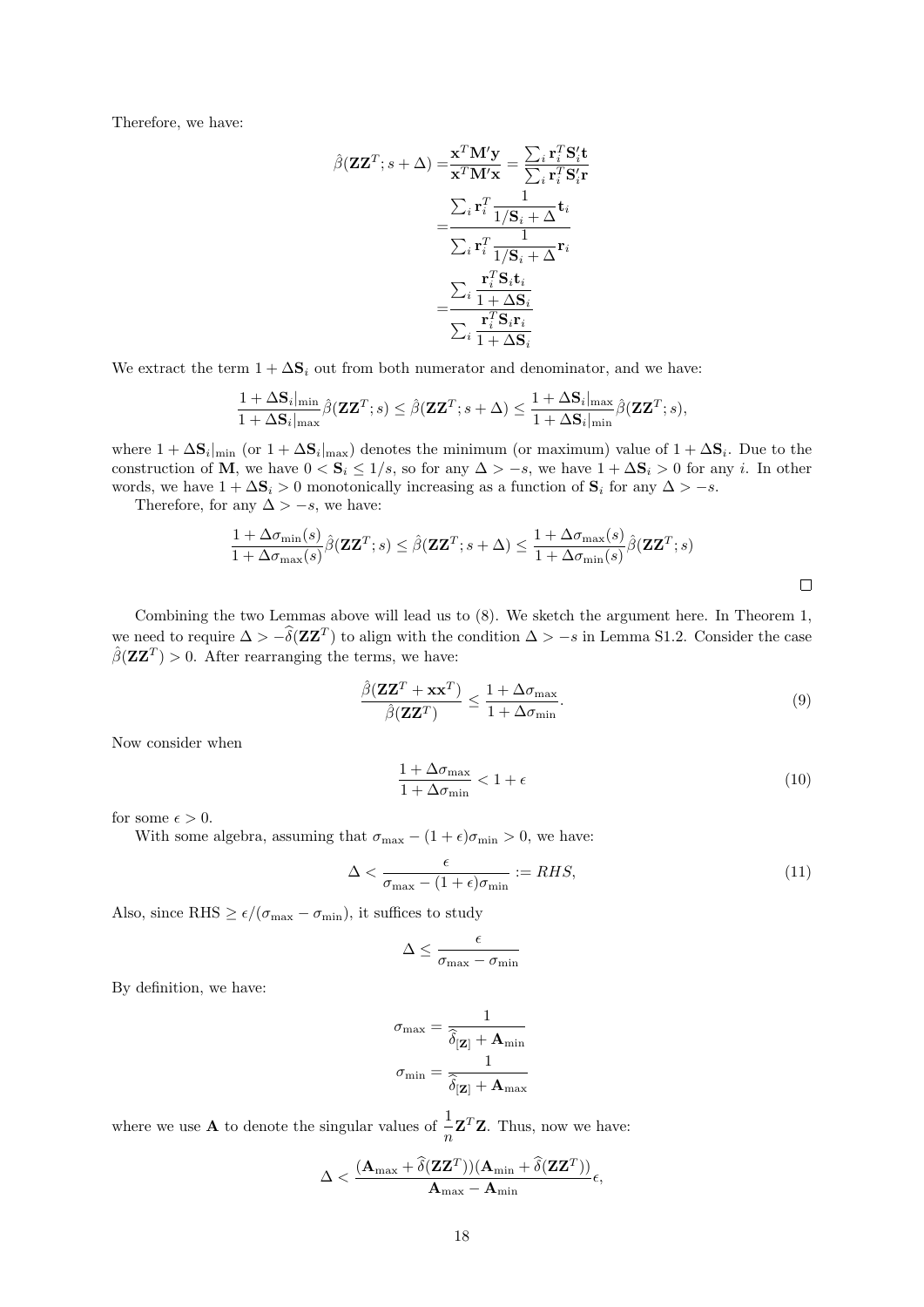which means  $\Delta$  needs to be upper bounded by

$$
\frac{(\mathbf{A}_{\max} + \widehat{\delta}(\mathbf{Z}\mathbf{Z}^T))(\mathbf{A}_{\min} + \widehat{\delta}(\mathbf{Z}\mathbf{Z}^T))}{\mathbf{A}_{\max} - \mathbf{A}_{\min}} \epsilon
$$

for  $\hat{\beta}(\mathbf{Z}\mathbf{Z}^T + \mathbf{x}\mathbf{x}^T)/\hat{\beta}(\mathbf{Z}\mathbf{Z}^T)$  to be bounded by  $1 + \epsilon$ . This is precisely  $\gamma(\mathbf{Z})$ . The lower bound is proved similarly.

Now we continue to prove a similar result for the standardized coefficient estimates:

$$
\frac{1}{(1+\epsilon)^2} < \frac{p(\mathbf{Z}\mathbf{Z}^T + \mathbf{x}\mathbf{x}^T)}{p(\mathbf{Z}\mathbf{Z}^T)} < (1+\epsilon)^2,\tag{12}
$$

 $\Box$ 

where  $p(\mathbf{K}) = \hat{\beta}^2(\mathbf{K})/\widehat{\text{Var}}(\hat{\beta}(\mathbf{K}))$ . The proof is similar to the proof of (8); we sketch out the details below.

**Lemma S1.3.** For all  $s > 0$ ,  $\widehat{\text{Var}}(\widehat{\beta}(\mathbf{K}; s)) = \widehat{\text{Var}}(\widehat{\beta}(\mathbf{K}'; s))$  where  $\mathbf{K} = \frac{1}{n}$  $\frac{1}{n}$ **ZZ**<sup>T</sup> and **K**<sup>'</sup> =  $\frac{1}{n}$  $\frac{1}{n}[\mathbf{Z},\mathbf{x}][\mathbf{Z},\mathbf{x}]^T$ 

Proof. The proof follows the same procedure as the one in Lemma S1.1 by noting that

$$
\widehat{\text{Var}}(\widehat{\beta}(\mathbf{K};s)) = \mathbb{E}(\widehat{\beta}^{2}(\mathbf{K};s)) - \mathbb{E}^{2}(\widehat{\beta}(\mathbf{K};s))
$$
\n
$$
= \mathbb{E}((\frac{\mathbf{x}^{T}\mathbf{M}\mathbf{y}}{\mathbf{x}^{T}\mathbf{M}\mathbf{x}})^{2}) - \mathbb{E}^{2}(\frac{\mathbf{x}^{T}\mathbf{M}\mathbf{y}}{\mathbf{x}^{T}\mathbf{M}\mathbf{x}})
$$
\n
$$
= \mathbb{E}((\frac{\mathbf{x}^{T}\mathbf{M}(\mathbf{x}\beta + u + \epsilon)}{\mathbf{x}^{T}\mathbf{M}\mathbf{x}})^{2}) - \mathbb{E}^{2}(\frac{\mathbf{x}^{T}\mathbf{M}(\mathbf{x}\beta + u + \epsilon)}{\mathbf{x}^{T}\mathbf{M}\mathbf{x}})^{2})
$$
\n
$$
= \frac{\mathbf{x}^{T}\mathbf{M}^{2}\mathbf{x}}{(\mathbf{x}^{T}\mathbf{M}\mathbf{x})^{2}} \sigma_{\mathbf{y}}
$$

u and  $\epsilon$  denote the random effects and residual noises respectively, as introduced in (1) in the main paper. We use  $\sigma_{\mathbf{v}}$  to denote  $\text{Var}(u + \epsilon)$ .

The rest of the proof follows the same procedure as in the proof for Lemma 1.1.

Lemma S1.4. For any  $\Delta \geq -s$ ,

$$
(\frac{1+\sigma_{\min}(s)\Delta}{1+\sigma_{\max}(s)\Delta})^2\leq \frac{p(\mathbf{Z}\mathbf{Z}^T;s+\Delta)}{p(\mathbf{Z}\mathbf{Z}^T;s)}\leq (\frac{1+\sigma_{\max}(s)\Delta}{1+\sigma_{\min}(s)\Delta})^2.
$$

Proof. Following the definition, we have

$$
p(\mathbf{Z}\mathbf{Z}^T; s) = \frac{\hat{\beta}^2(\mathbf{Z}\mathbf{Z}^T; s)}{\widehat{\text{Var}}(\hat{\beta}(\mathbf{Z}\mathbf{Z}^T; s))} = \frac{(\mathbf{x}^T \mathbf{M} \mathbf{y})^2}{\mathbf{x}^T \mathbf{M}^2 \mathbf{x} \sigma_{\mathbf{y}}}.
$$

The rest of the proof follows the same procedure as the one in Lemma S1.2, which can be sketched as: We first rewrite M' with U, V, and S, then expand  $p(\mathbf{Z}\mathbf{Z}^T; s + \Delta)$  with r, t, and S, and we have

$$
p(\mathbf{Z}\mathbf{Z}^T; s + \Delta) = \frac{\sum_i \frac{\mathbf{r}_i^T \mathbf{S}_i \mathbf{t}_i}{1 + \Delta \mathbf{S}_i} \sum_i \frac{\mathbf{r}_i^T \mathbf{S}_i \mathbf{r}_i}{1 + \Delta \mathbf{S}_i}}{\sum_i \frac{\mathbf{r}_i^T \mathbf{S}_i^2 \mathbf{r}_i}{(1 + \Delta \mathbf{S}_i)^2} \sigma_{\mathbf{y}}}
$$

Instead of extracting the term  $1 + \Delta S_i$ , we extract  $(1 + \Delta S_i)^2$ , and then, the remaining arguments follow the ones in the proof of Lemma S1.2.  $\Box$ 

Combining the two lemmas above yields

$$
(\frac{1+\sigma_{\min}(s)\Delta}{1+\sigma_{\max}(s)\Delta})^2\leq \frac{p(\mathbf{Z}\mathbf{Z}^T+\mathbf{x}\mathbf{x}^T)}{p(\mathbf{Z}\mathbf{Z}^T)}\leq (\frac{1+\sigma_{\max}(s)\Delta}{1+\sigma_{\min}(s)\Delta})^2.
$$

From here, it suffices to deduce when [\(10\)](#page-17-0) holds, which follows the same argument as before.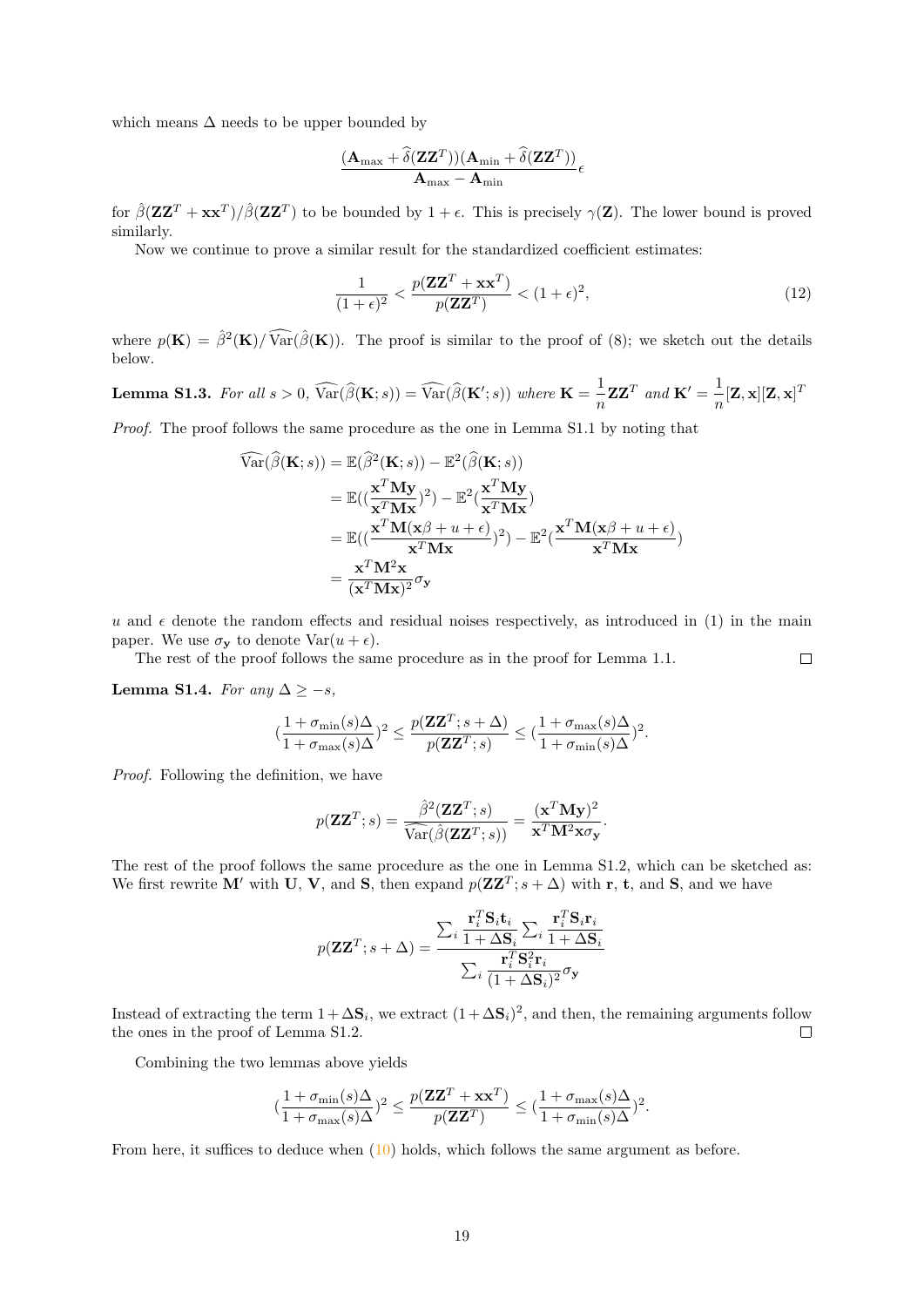# S2 Proof of Theorem 3.2

Proof. Follow Theorem 2.16 in [\(Bai,](#page-12-8) [2008\)](#page-12-8), which states the almost surly convergence of extreme eigenvalues, together with the facts that 1) positive semidefinite symmetric matrix's eigenvalues coincide the singular values, and 2) almost sure convergence implies convergence in probability by Fatou's lemma, we have:

$$
\begin{aligned} \mathbf{A}_{\text{max}} \xrightarrow{p} (1 + \sqrt{\zeta})^2 \\ \mathbf{A}_{\text{min}} \xrightarrow{p} (1 - \sqrt{\zeta})^2 \end{aligned}
$$

where  $\frac{q+1}{n} \to \zeta$ .

Then, with continuous mapping theorem, we have:

$$
\Gamma \xrightarrow{p} \frac{((1+\sqrt{\zeta})^2 + \hat{\delta}_{[\mathbf{Z},\mathbf{x}]})((1-\sqrt{\zeta})^2 + \hat{\delta}_{[\mathbf{Z},\mathbf{x}]})}{(1+\sqrt{\zeta})^2 - (1-\sqrt{\zeta})^2}
$$

$$
= \frac{(\zeta + \hat{\delta}_{[\mathbf{Z},\mathbf{x}]})^2 + 2\hat{\delta}_{[\mathbf{Z},\mathbf{x}]} - 2\zeta + 1}{4\sqrt{\zeta}}
$$

According to [\(Jiang et al.,](#page-13-6) [2016\)](#page-13-6),  $\widehat{\delta}_{[\mathbf{Z},\mathbf{x}]} \stackrel{p}{\rightarrow} \frac{1}{\omega}$  $\frac{1}{\omega} \delta_{[\mathbf{Z}, \mathbf{x}]}, \text{ where } \omega = \lim_{n \to \infty} \frac{k}{q + 1}$  $\frac{n}{q+1}$  and k denotes the number of associated SNPs, therefore, with continuous mapping theorem, we can have:

$$
\Gamma \xrightarrow{p} \frac{(\zeta + \frac{\delta[\mathbf{z}]}{\omega})^2 + \frac{2\delta[\mathbf{z}, \mathbf{x}]}{\omega} - 2\zeta + 1}{4\sqrt{\zeta}},
$$

# S3 Proof of Proposition 3.3

*Proof.* We first consider that  $\mathbf{K} = \sum_t$ 1  $\frac{1}{q} \mathbf{Z}_t \mathbf{Z}_t^T$  where t is the index of SNPs. By definition, we have:

$$
\|\frac{1}{q}\mathbf{Z}_t\mathbf{Z}_t^T - \mathbb{E}[\frac{1}{q}\mathbf{Z}_t\mathbf{Z}_t^T]\|_2 \le \|\frac{1}{q}\mathbf{Z}_t\mathbf{Z}_t^T\|_2 \le \frac{4n}{q}
$$

Now we consider  $J = K - \mathbb{E}[K] = K - \mathbb{E}[G_{pop}]$  (because of  $\mathbb{E}[K] = \mathbb{E}[G_{pop}]$  from the assumption), and  $\mathbb{E}[\mathbf{J}] = \mathbf{0}$  by definition. We decompose **J** as the sum of q matrices

$$
\mathbf{J} = \sum_t \mathbf{J}_t = \sum_t \frac{1}{q} \mathbf{Z}_t \mathbf{Z}_t^T - \mathbb{E}[\mathbf{G}_{\text{pop}}]
$$

And we have the bound  $\|\mathbf{J}_t\|_2 \leq \frac{4n}{\epsilon}$ q

In addition, by the definition of the SNP data, we can have:

$$
\mathbb{E}[\|\mathbf{J}_t^T \mathbf{J}_t\|_2] = \mathbb{E}[\|\mathbf{J}_t \mathbf{J}_t^T\|_2] \le \frac{16n^2}{q^2}
$$

thus,

$$
\|\sum_{t}\mathbb{E}[\mathbf{J}_t^T\mathbf{J}_t]\|_2 \le \sum_{t} \|\mathbb{E}[\mathbf{J}_t^T\mathbf{J}_t]\|_2 = \frac{16n^2}{q}
$$

By applying Matrix Bernstein Theorem [\(Tropp et al.,](#page-14-20) [2015\)](#page-14-20), we can have:

$$
\mathbb{P}(\|\mathbf{K} - \mathbb{E}[\mathbf{G}_{\text{pop}}]\|_2 \ge t) \le 2n \exp(-\frac{t^2/2}{16n^2/q + 4nt/3q})
$$

$$
= 2n \exp(-\frac{t^2}{32n^2/q + 8nt/3q})
$$

$$
= 2n \exp(-\frac{3t^2q}{96n^2 + 8nt})
$$

 $\Box$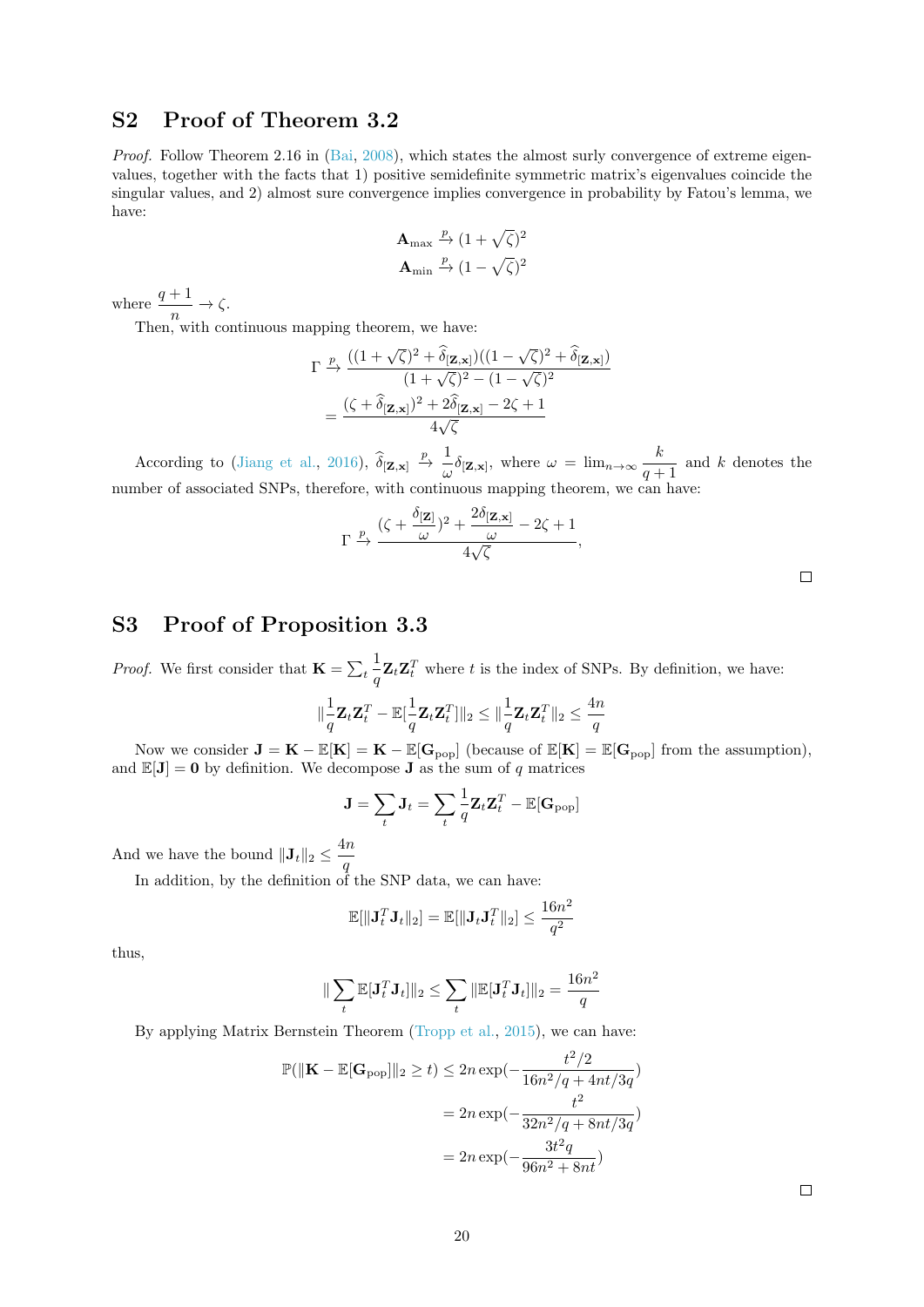# S4 Proof of Proposition 3.4

*Proof.* In order to study the approximation error, we need to study the differences between  $\bf{K}$  and  $\mathbf{G}_{env}(\rho).$ 

The result can be simply proved if we write out the expressions. With the definitions, we can directly write

$$
\|\mathbb{E}[\mathbf{K}] - \mathbf{G}_{env}(\rho)\|_{F}^{2} = \sum_{i,j|i,j \in C} (\mathbb{E}[\mathbf{K}_{i,j}] - \rho)^{2} + \sum_{i,j|i,j \notin C} (\mathbb{E}[\mathbf{K}_{i,j}])^{2}
$$

$$
\|\mathbb{E}[\tilde{\mathbf{K}}] - \mathbf{G}_{env}(\rho)\|_{F}^{2} = \sum_{i,j|i,j \in C} (\mathbb{E}[\tilde{\mathbf{K}}_{i,j}] - \rho)^{2} + \sum_{i,j|i,j \notin C} (\mathbb{E}[\tilde{\mathbf{K}}_{i,j}])^{2}
$$

$$
\|\mathbb{E}[\tilde{\mathbf{K}}(\tau^{*})] - \mathbf{G}_{env}(\rho)\|_{F}^{2} = \sum_{i,j|i,j \in C} (\mathbb{E}[\tilde{\mathbf{K}}(\tau^{*})_{i,j}] - \rho)^{2} + \sum_{i,j|i,j \notin C} (\mathbb{E}[\tilde{\mathbf{K}}(\tau^{*})_{i,j}])^{2}
$$

With oracle  $\tau^*$ , we have

$$
\|\mathbb{E}[\dot{\mathbf{K}}(\tau^\star)] - \mathbf{G}_{env}(\rho)\|_F^2 = \sum_{i,j|i,j \in C} (\mathbb{E}[\mathbf{K}_{i,j}] - \rho)^2
$$

With Assumptions 8 in the main paper, for the first inequality of Assumption 8, we have:

$$
(\mathbb{E}[\tilde{\mathbf{K}}_{i,j|(i,j)\notin\mathcal{C}}])^2 - (\mathbb{E}[\mathbf{K}_{i,j|(i,j)\notin\mathcal{C}}])^2 \leq (\mathbb{E}[\mathbf{K}_{i,j|(i,j)\in\mathcal{C}}] - \rho)^2 - (\mathbb{E}[\tilde{\mathbf{K}}_{i,j|(i,j)\in\mathcal{C}}] - \rho)^2
$$

which is equivalently

$$
(\mathbb{E}[\tilde{\mathbf{K}}_{i,j|(i,j)\notin\mathcal{C}}])^2 + (\mathbb{E}[\tilde{\mathbf{K}}_{i,j|(i,j)\in\mathcal{C}}] - \rho)^2 \leq (\mathbb{E}[\mathbf{K}_{i,j|(i,j)\notin\mathcal{C}}])^2 + (\mathbb{E}[\mathbf{K}_{i,j|(i,j)\in\mathcal{C}}] - \rho)^2
$$

which is equivalently

$$
\|\mathbb{E}[\tilde{\mathbf{K}}] - \mathbf{G}_{env}(\rho)\|_F^2 \le \|\mathbb{E}[\mathbf{K}] - \mathbf{G}_{env}(\rho)\|_F^2.
$$

Similarly, for the second inequality of Assumption 8, we have

$$
(\mathbb{E}[\mathbf{K}_{i,j|(i,j)\in\mathcal{C}}]-\rho)^2-(\mathbb{E}[\tilde{\mathbf{K}}_{i,j|(i,j)\in\mathcal{C}}]-\rho)^2\leq (\mathbb{E}[\tilde{\mathbf{K}}_{i,j|(i,j)\notin\mathcal{C}}])^2
$$

which is equivalently

$$
(\mathbb{E}[\mathbf{K}_{i,j|(i,j)\in\mathcal{C}}]-\rho)^2 \leq (\mathbb{E}[\tilde{\mathbf{K}}_{i,j|(i,j)\notin\mathcal{C}}])^2 + (\mathbb{E}[\tilde{\mathbf{K}}_{i,j|(i,j)\in\mathcal{C}}]-\rho)^2,
$$

which is equivalently

$$
\|\mathbb{E}[\hat{\mathbf{K}}(\tau^{\star})] - \mathbf{G}_{env}(\rho)\|_F^2 \le \|\mathbb{E}[\tilde{\mathbf{K}}] - \mathbf{G}_{env}(\rho)\|_F^2
$$

Therefore, we have

$$
\|\mathbb{E}[\hat{\mathbf{K}}(\tau^*)] - \mathbf{G}_{env}(\rho)\|_F^2 \le \|\mathbb{E}[\tilde{\mathbf{K}}] - \mathbf{G}_{env}(\rho)\|_F^2 \le \|\mathbb{E}[\mathbf{K}] - \mathbf{G}_{env}(\rho)\|_F^2
$$

 $\Box$